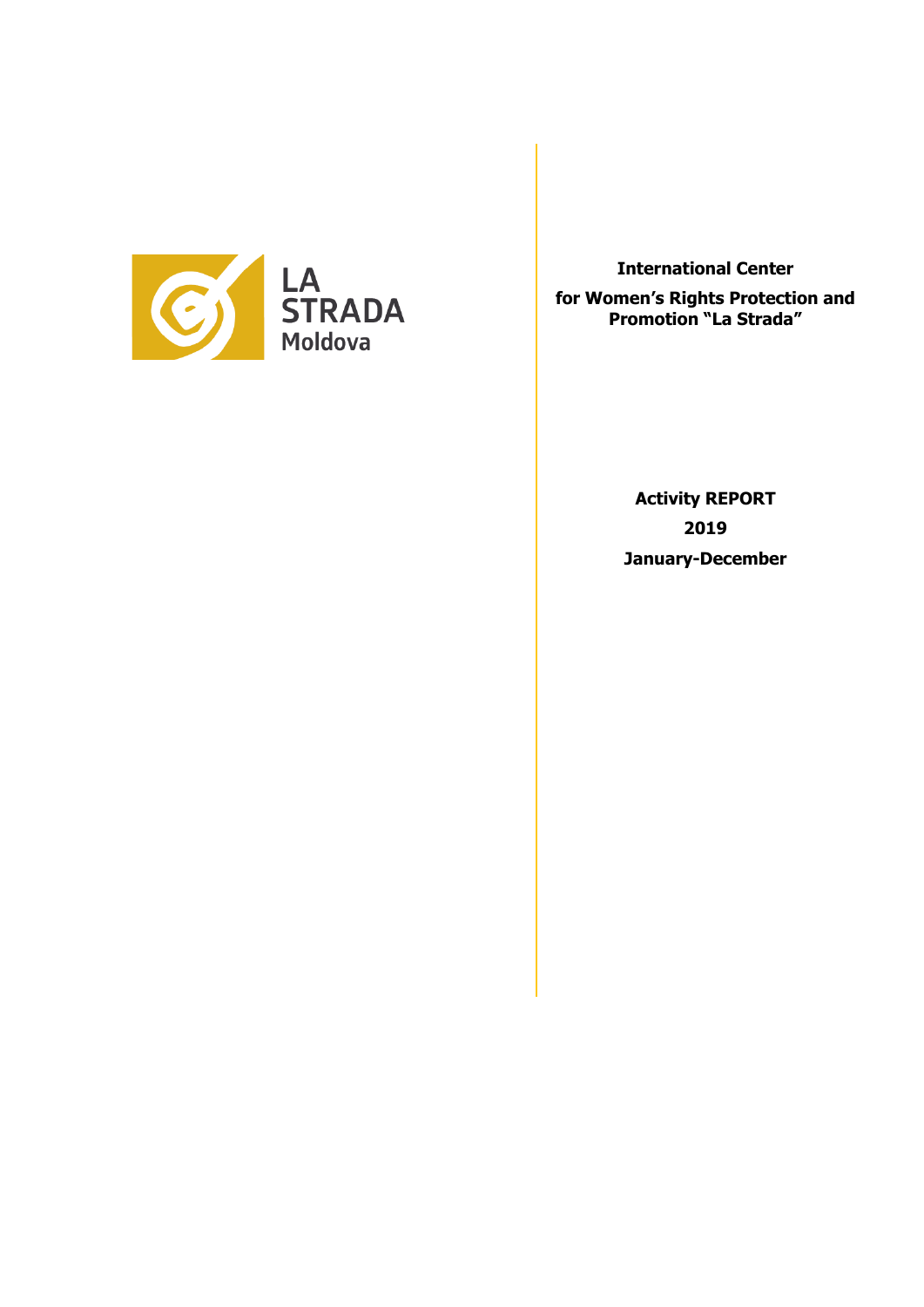| <b>Programme:</b> | <b>Issues Affecting Women</b>                |
|-------------------|----------------------------------------------|
| Area:             | Violence against women and domestic violence |

**Strategic Goal 1.** To contribute to streamlining implementation of national **anti-trafficking policies**, securing that the rights of all trafficked persons and at-risk group are protected in practice in Moldova, and specifically to:

# **// To contribute to reducing vulnerability of at-risk groups to continuous threats of human trafficking** //

The **national awareness campaign "Information First!"** targeted potential Moldovan labour migrants and focused on the risk of labor exploitation and forced labour. The scenarios were based on the frequently asked questions and reported cases to the national Hot-Line on safe migration and anti-trafficking 0 800 77777 (ATHL). The video spots  $(A)$  and  $(B)$  have been specially tailored to familiarize the migrants about signs of possible risks and encouraged to call the Hl for information before departure. The video spots were broadcasted on TV stations with national coverage, 1000 posters were distributed to local public authorities throughout the country, 400 posters have been placed at all border crossing points and 4000 leaflets were distributed via Border Police to migrants on the road. The campaign [Report](http://lastrada.md/pic/uploaded/MIGRATION%2520OF%2520CITIZENS%2520OF%2520THE%2520REPUBLIC%2520OF%2520MOLDOVA%2520FOR%2520WORK%2520PURPOSES%2520-%2520RISKS%2520ASSOCIATED%2520WITH%2520HUMAN%2520TRAFFICKING%2520AND%2520FORCED%2520LABOUR_2019.pdf) comprises conclusions and observations about risks of forced labor and labor exploitation based on the calls received and counseled at the ATHL.

The new improved interface of the national informational platform **[www.migratiesigura.md](http://www.migratiesigura.md/)** was launched in 2019. The platform has its own identity, operates in more friendly formula for visitors, has new content adapted to the trends and FAQs about safe migration for various purposes and ways to seek and get protection and assistance. During 2019, the portal registered 23k visitors (30% increase compared to 2018) of which 19k are unique visitors (56% increase compared to 2018). The number of online consultations tripled reaching to 158.

The **Anti-trafficking and sage migration Hot-Line** registered 18 521 calls related to safe migration of which 17185 calls regard the employment opportunities available with the Bilateral Agreement RM-Israel. Other 1336 calls reflect prevention calls on migration for various purposes as well as information calls. The data and information about the ATHL and trends are reflected in the traditional [Hot-Line Fact Sheet.](http://lastrada.md/pic/uploaded/Hotline%20Factsheet_december%202019.docx.pdf)

During reporting period, La Strada continued to facilitate implementation of the **Bilateral Agreement between the RM and Israel on temporary employment of workers from RM** in specific sectors in the State of Israel. La Strada services included information and guidance to interested candidates, logistics all phases from selection to departure. Due to this agreement and La Strada services, over 1570 men, Moldovan citizens, have been facilitated employment in the construction sector in fair and protected conditions.

# **// To secure accessibility to protection and support services for all trafficked persons //**

During the reported period, 73 SOS calls have been registered, concerning the situation of 82 stranded migrants including 23 presumed victims of THB, 8 missing/presumed trafficked persons and 51 persons in various difficult situation or victims of associated crimes (smuggling, domestic violence, sexual violence, violation of labor rights/forced labor, etc.). Of those 23 persons identified as presumed victims of THB, 22 are women and 1 is a man. People were allegedly trafficked for sexual, labor and implication in criminal activities in Greece, Italy, United Arab Emirates, Turkey and Russia. Due to prompt intervention of the ATHL counselors, at least 12 victims have been safely repatriated from Greece and United Arab Emirates in close cooperation with the partners.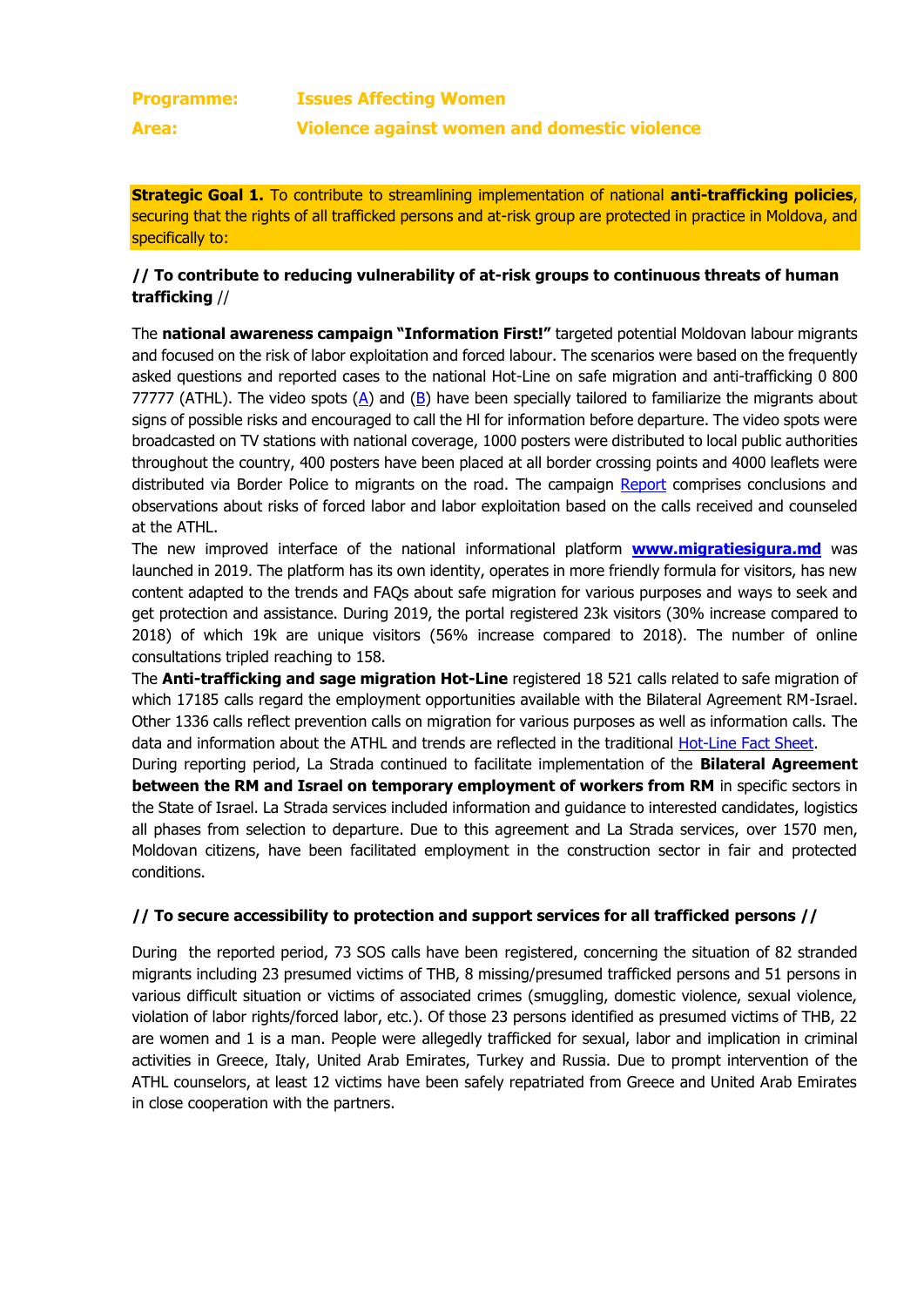# **// To support the Government in streamlining national anti-trafficking policies //**

In the light of the Government Decision (GD) on reforming the current system of planning, monitoring and evaluation of all the national policies in Moldova and based on the conclusions of the review report **"**Regulating and reforming the process of planning & monitoring national policies in the Republic of Moldova" prepared by La Strada experts, it was recommended to suspend the development of the monitoring tool of the AT Strategy and rather focus on the development of the **monitoring mechanism for the National Referral Mechanism for Protection and Assistance of Victims of Crime (NRMV) Strategy 2020-2030** which is in its finals stage of approbation by the Government**.**

La Strada Moldova prepared National Peer Review Note to the draft report "Assessment of the capacity of the DPS of the State Chancellery of the Republic of Moldova to coordinate CT policies and of the feasibility of the introduction of a National Rapporteur on Combating THB in Moldova" with recommendations for improvement of the existing CT coordination mechanism. Additionally, La Strada Moldova provided recommendations on existing gaps and challenges to the Government of Moldova through different channels and methods: participation in the meetings of National CT Committee, Technical Coordination Groups called by DPS, open letters, contributions to the State Report on the implementation of the National Human Rights Plan of Action (2018 – 2022), etc. As a result of such massive advocacy efforts the number of CT issues (e.g. imposing penalties on VoTs for their involvement in unlawful activities committed, when they have been trafficked; problems in VoTs' access to medical assistance; gaps in concluding and implementation bilateral agreements in the field of labor migration; not-paying compensation for VoTs, etc.) stay high on agenda of the Government and have more chances to be tackled.

La Strada Moldova continued contributing to the **protection of the rights of the 3rd country nationals VOTs**, by assessing their vulnerability to THB and exploitation and the capacity of the CT system to identify and assist them. During reporting period, draft Report has been finalized and validated within a roundtable with key CT and migration policy stakeholders in October 2019. The key findings of the research have been shared with the DPS along with recommendations to include the relevant measures in the next CT National Action Plan for 2021-2023. It was decided to organize a special inter-agency meeting focused on the issues of identification of trafficked persons among 3-rd country nationals. The final [Report](http://lastrada.md/pic/uploaded/Raport_migratie_en_2020.pdf) is available in 2 languages: printed version in Romanian and e-version in English, which is available on the website of La Strada Moldova. In addition**,** a [Summary Report](http://lastrada.md/pic/uploaded/Sumar%20raport%20migranti_TIPAR%20bleeds_r.pdf) (Ro) with visual data on key findings and recommendations was prepared for easy reading. La Strada Moldova is planning to present the main findings and recommendations of the research to the pubic on the occasion of the European Anti-trafficking Day.

La Strada Moldova continued supporting the Ministry of Health, Labour and Social Policy (MHLSP) in adjustment of **National Referral System (NRS) to needs of other categories of victims of crimes**. In particular upon request of the MHLSP it has become a main author of the complex policy document on the creation of the National Referral Mechanism for Protection and Assistance of Victims of Crime (NRMV) in Moldova. NRMV represents the advanced version of NRS, the complex model of inter-sectorial cooperation for the realization of trafficked persons' rights that was established in 2008-2016. In response to current development, the model was adjusted to the needs of other categories victims of crimes (victims of domestic violence, torture, sexual crimes, etc.) and thus assistance to victims of THB was integrated into a wider national mechanism. The new policy document was presented and validated at 2 workshops with participation of national CT stakeholders in autumn 2019. The elaboration of the NRMV Concept was applauded by CEDAW and it was noted as the significant achievement in the CT field of 2019 by the National Report the implementation of the 2019 policy for preventing and combating trafficking in human beings.

La Strada Moldova put a lot of advocacy efforts to make the Government to include the NRMV approbation into the Government priority plan, which is an important measure due to the political instability in Moldova. As a result, according to the *Action Plan of the Government for 2020-2023*, para 6.9.3 (Government Decision No.636 dtd.11.12.19) the draft NRMV Concept is to be submitted for official approval in September 2020.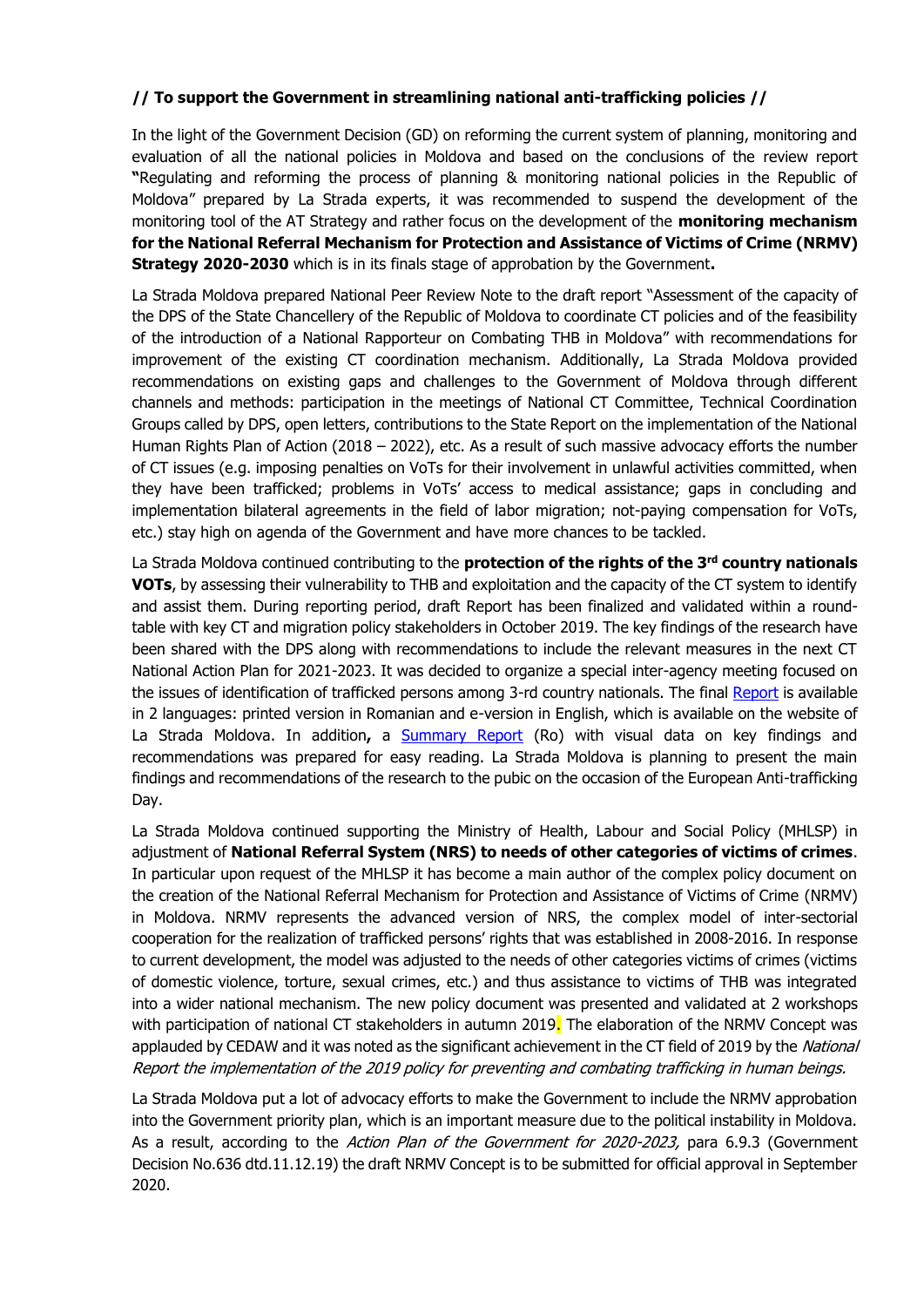Further, La Strada Moldova has also elaborated all supporting documents for the NRMV Strategy: (i) Action Plan (2020-2023) for its implementation, (ii) Government Decision, (iii) Explanatory Note, (iv) Assessment of the expected impact, (v) Logical framework with indicators for monitoring and evaluation of the NRMV Strategy.

La Strada has distributed the results of the assessment of national AT response in 2018 by the **USA Department of State (Trafficking in Persons Report)** and called the national authorities to strengthen efforts in this area. <sup>1</sup> La Starda experts have also prepared its independent reply to the *Questionnaire for* the evaluation of the implementation of the Council of Europe Convention on Action against Trafficking in Human Beings in the Republic of Moldova and shared it with **GRETA.** Besides, LA STRADA elaborated corresponding recommendations on measures to be taken on national level to follow up GRETA's conclusions in the framework of the 3-rd evaluation round in Moldova.

**Strategic Goal 2.** To ensure that **the rights of women affected by violence and of at-risk** groups are respected, protected and fulfilled in practice in Moldova and specifically to:

# **// To raise awareness of the general public towards violence against women and to reduce vulnerability of women and girls to domestic violence and sexual violence //**

During 2019, for the  $3<sup>rd</sup>$  year in a row, La Strada provided mentorship and coaching to 15 lyceum teachers who decided to continue with the **Family Harmonious Relationships school course** on their own. The FHR copy books for students were printed, enabling the FHR course to reach over 600 young people from 8 rayons. At the same time, La Strada maintains continuous communication with the FHR teachers' community that today consists of over 60 teachers from over 23 rayons of the country. Professional advice, tips and materials were made available. Both students and teachers highly appreciate the content of the course, considering it to be a life skill and an opportunity for development. Although it is an optional course, teachers report an almost full attendance among students.

In November 2019, the **National Trust-Line for Women and Girls** has marked its 10<sup>th</sup> anniversary. Over 19000 calls were counseled during this period. In 2019, 2131 calls were counseled, out of which 1240 (58%) reflect cases of domestic violence. In 98% of cases, the aggressor is the intimate partner of the women and in 2% of the calls the aggressor is the adult child of the victim. In the majority of cases reported, the aggressors are men. Physical violence continues to be most recognized and reported; physical violence is also a trigger for reporting psycho-emotional violence. Other forms of violence, such as economic or sexual violence, although admitted by victims, continue to be underreported. Women calling the Trustline continue to request psychological support, legal assistance & representation and safe housing. Sexual violence was the subject of 79 calls (4% of total) regarding 37 new cases. The number of reports to the Trust-Line about sexual violence continues to increase (in 2018 69 calls were registered from 27 women and girls). Of the 37 victims of sexual offences, 27 were adults, and 10 were children. Victims are primarily women and girls of ages varying from 13 to 91-years-old. In 80% of cases, the adult victims called the Trust-Line themselves, while in the cases of minors, it is the parents or community professionals who called and sought assistance. Rape is the most reported form of sexual violence, representing 80% of cases. In 2019, the first calls related to sexual violence by intimate partner and violence committed by means of ICT were registered. The calls refer to 3 cases of revenge porn/sextortion, in an attempt to force the woman to stay in a relationship with the aggressor. Thus, ICTs are used to exercise pressure on the woman, forcing

1

<sup>&</sup>lt;sup>1</sup> See[: http://lastrada.md/rom/articole/departamentul-de-stat-al-sua-guvernul-rm-nu-a-respectat-standardele-minime-in-mai-186](http://lastrada.md/rom/articole/departamentul-de-stat-al-sua-guvernul-rm-nu-a-respectat-standardele-minime-in-mai-186) and

[https://www.facebook.com/notes/centrul-interna%C8%9Bional-la-strada-moldova/departamentul-de-stat-al-sua-guvernul-rm-nu-a-respectat](https://www.facebook.com/notes/centrul-interna%C8%9Bional-la-strada-moldova/departamentul-de-stat-al-sua-guvernul-rm-nu-a-respectat-standardele-minime-%C3%AEn-do/2315780638695317/)[standardele-minime-%C3%AEn-do/2315780638695317/](https://www.facebook.com/notes/centrul-interna%C8%9Bional-la-strada-moldova/departamentul-de-stat-al-sua-guvernul-rm-nu-a-respectat-standardele-minime-%C3%AEn-do/2315780638695317/)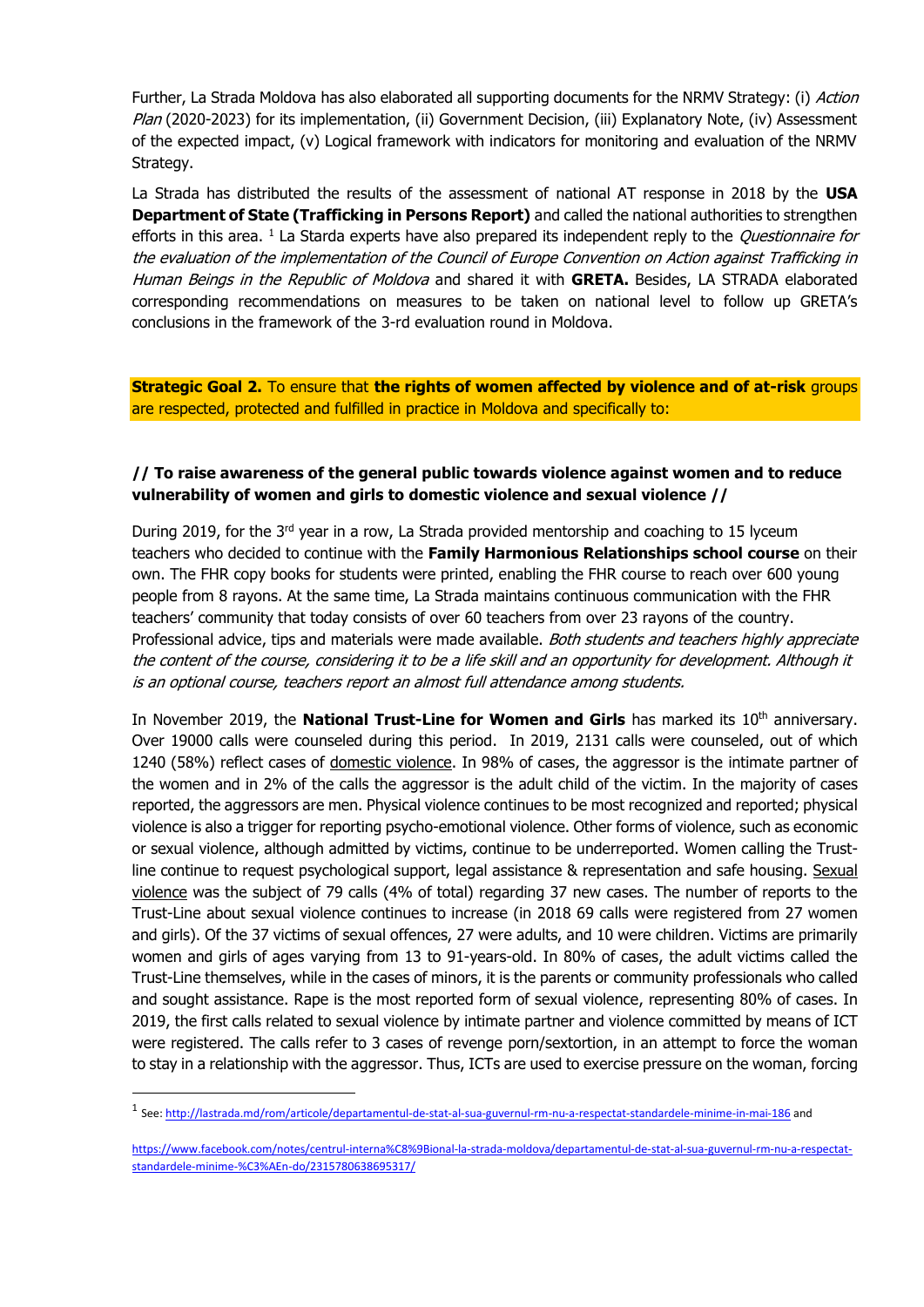her to accept or continue the relationship. Detailed information about the activity and analysis of the calls received and counseled at the National Trust-Line for Women and Girls is available in the [annual Trust Line](http://lastrada.md/pic/uploaded/Raport%20anual%20TIFF_2019.pdf)  [Report.](http://lastrada.md/pic/uploaded/Raport%20anual%20TIFF_2019.pdf)

# **// To ensure availability of and accessibility to specialized services and legal protection for women and girls victims of SV and DV in contact with justice system //**

4000 copies of brochures addressed to women who have suffered from sexual abuse were distributed via front-line police stations, health and forensics specialists all over the country. The brochure includes information reflecting FAQ and recommendations about what to do and not to do right after the abuse, what services are available to them and how to access them, information about their rights and legal protection leverages, as well as services of the National Trust Line 0 8008 8008 as a National Sexual Assault Hotline.

The **Women Safeguarding Team** of La Strada professional legal assistance to 98 women suffering from various forms of violence. Most of the cases were referred from the Trust-Line for Women and Girls and from the police station Nr. 3 from Buicani district, Chisinau municipality. Another 55 women benefited from specialized counseling and 42 benefited from professional legal services in court. The criminal cases included sexual assaults, domestic violence, and violation of protection order and inviolability of private life. Civil cases reflect the legal representation for divorce, child custody and alimony. During 2019, the number of referrals to the Women Safeguarding Team from the law enforcement and judiciary representatives has increased. This is particularly regarding high profile cases. Thus, in 8 cases of sexual assault and 2 cases of domestic violence, Psychological Evaluation Reports, psychological counseling, legal advice and legal representation of victim's rights in court as well as emotional support for the victims during court proceedings was requested.

During the reporting period, two cases are prepared by the La Strada lawyer for **strategic litigation**. The first case concerns a case of domestic violence that ended with the murder of the victim. The murder was a consequence of a series of inactions from the police and prosecutor from Chisinau. The second case to be filed for inefficient investigations to failure to ensure adequate protection for victims of sexual assault (article 3 of the Convention), represent a case of rape of a 21 year old woman, committed in 2015.

The Trust-Line crisis protocols provide for direct contact with the community police and social protection authorities and services to enforce **emergency intervention in cases of domestic violence**. During 2019, emergency interventions were required in 155 cases reported to the TL, including 148 cases of domestic violence and 7 cases of sexual violence. These represent 25% of the overall TL case load in 2019. Most solicited and necessary immediate support is safe accommodation and immediate legal aid. In all other cases, referral to specialized services is ensured following an assessment of the risks involved and the needs of each individual victim.

# **// To contribute to the development of capacities of professionals to effectively address cases of violence against women, DV and SV //**

The specially **designed training course (16 hours) on investigation and judgment of sexual assault crimes** (developed and piloted within the previous reporting period) has been institutionalized within the National Institute of Justice, while a consolidated team of 8 experts-trainers for the 2 above mentioned courses continue to be active and dedicated.

[https://www.inj.md/plan-calendaristic-modular-de-formare-continu%C4%83-semestrul-i-%C3%AEn-anul-](https://www.inj.md/plan-calendaristic-modular-de-formare-continu%C4%83-semestrul-i-%C3%AEn-anul-2019-compilat)[2019-compilat](https://www.inj.md/plan-calendaristic-modular-de-formare-continu%C4%83-semestrul-i-%C3%AEn-anul-2019-compilat)

[https://www.inj.md/plan-calendaristic-modular-de-formare-continu%+C4%83-semestrul-i-%C3%AEn](https://www.inj.md/plan-calendaristic-modular-de-formare-continu%25+C4%83-semestrul-i-%C3%AEn-anul-2019-compilat)[anul-2019-compilat](https://www.inj.md/plan-calendaristic-modular-de-formare-continu%25+C4%83-semestrul-i-%C3%AEn-anul-2019-compilat)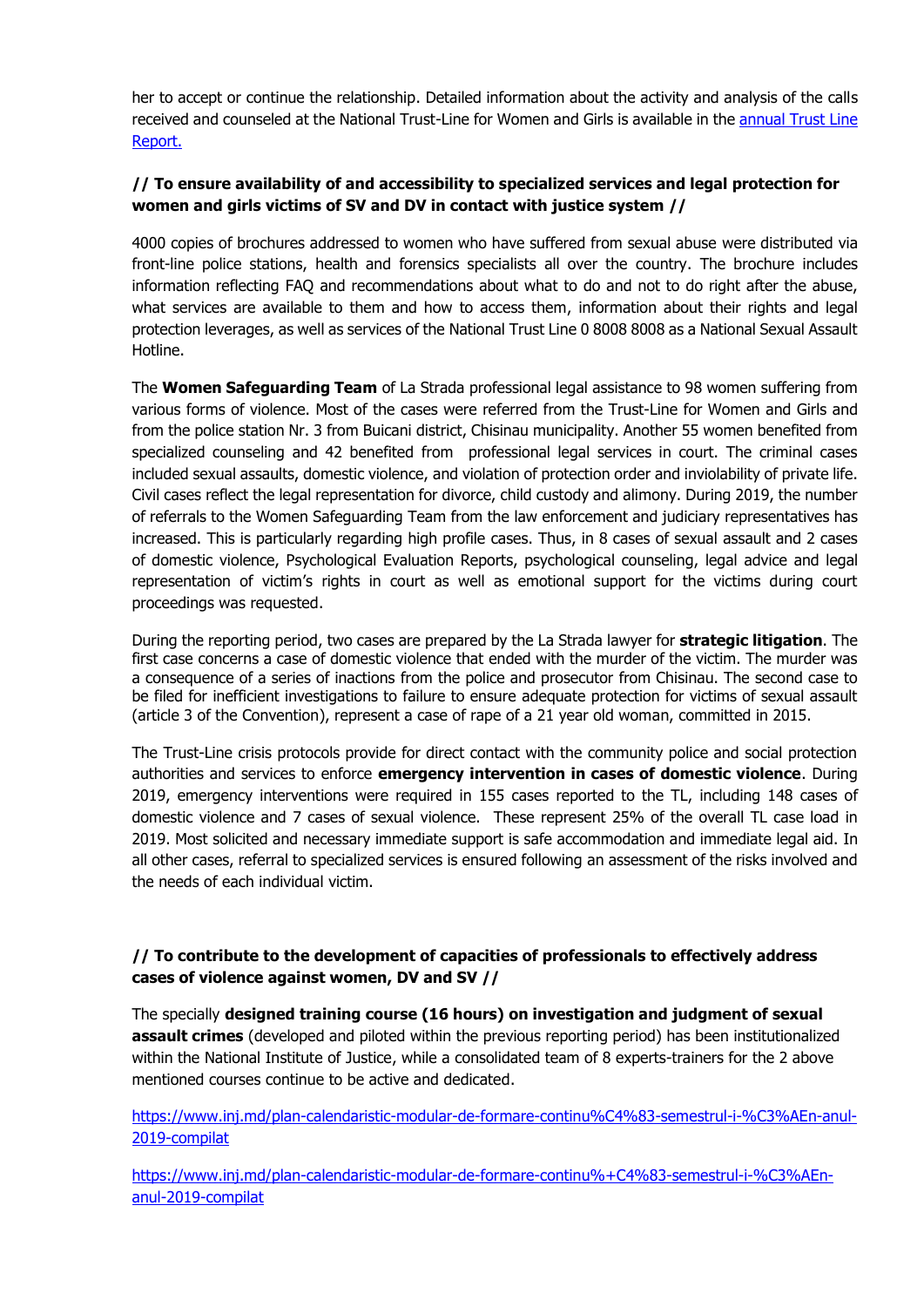### <https://www.inj.md/ro/node/7523>

During 2019 alone, **92 prosecutors, judges and legal counselors have applied for and benefited from the training course** organized in partnership with the National Institute of Justice. 60% of participants who have applied to participate in the seminars already have experience in assisting cases of sexual assault, while 40 % are new to the system. The agenda is primarily based on analysis of real case studies selected by the GPO as part of 2018 case-workload analysis. New cases from EGHR vs. Moldova on sexual assault were also presented and discussed. Trainees are also encouraged to share the cases that they have worked with and challenges they experienced in order to facilitate case-based discussions in big groups.

In 2019, 10 **seminars (8 hours each) have been organized for 192 frontline police officers**, including district police, investigators and patrol officers from around the country. The seminars have been organized in cooperation with the General Police Inspectorate. The agenda used real case studies for discussions and drew on the personal experience of participants for sharing good practices, discussing challenges, but also breaking stereotypes. Video materials have been used to boost discussions.

Two seminars on the subject "**Forensic medical response** to cases of sexual assault" (8 hours each) for 60 members of forensic medical staff has been organized and accredited by the Ministry of Health, Social Protection and Family. Trainees represented all forensic centers across Moldova. The trainers build the education process on depersonalized forensic reports on sexual assault. While the resistance of the forensic experts to the issue of sexual violence and the stereotypes regarding the consent is higher comparing to the resistance of the judges and prosecutors, more than 70% of the participants appreciated the seminar as very useful and interesting.

All participants involved in the capacity building events received a course handbook with cases and guidance and a **pocket guideline on efficient communication with victims of sexual assaults**. 900 extra copies have been printed and distributed to all police inspectorates around the country.

Following trainings, the number of requests for assistance from the victims assistance team of La Strada (forensic psychologists and specialized lawyer) in cases of sexual assault has increased by 25%; more prosecutors and judges request psychological evaluation reports on sexual assault cases while the attorney/lawyer assisting the victims noticed an improvement on the investigation and judgment of these types of cases (the procedures are respected, the questions addressed to the victims are ethical and trauma centered).

# **// To contribute to enhancing Government response to DV and SV //**

By the end of 2019, the **draft law on amending the Criminal Code and Criminal Procedural Code related to sexual assault crimes** came to its final version reflecting the opinion of both the WG created in 2017, as well as the opinion of additional independent experts called by the MJ. The Ministry of Justice has communicated that it is ready to undergo official public consultations in the last phase before reaching out to the Government for approval. This achievement was reached despite the tense and unstable political situation in the country, with constant changes of senior and midlevel managers as well as changes in agenda of key Government ministries/agencies.

During 2019, La Strada representatives actively participated in all 4 meetings organized by the **National Inter-ministerial Council for prevention and combating Domestic Violence and Violence against Women** (hereafter National Coordination Council). The main topics discussed this year were:

• the amendment of Law nr. 105 from 14.06.2018 on promoting employment and unemployment insurance and the implementation mechanism of this law for the vulnerable categories including victims of domestic violence, validation of the course "Forensic examination of victims of violence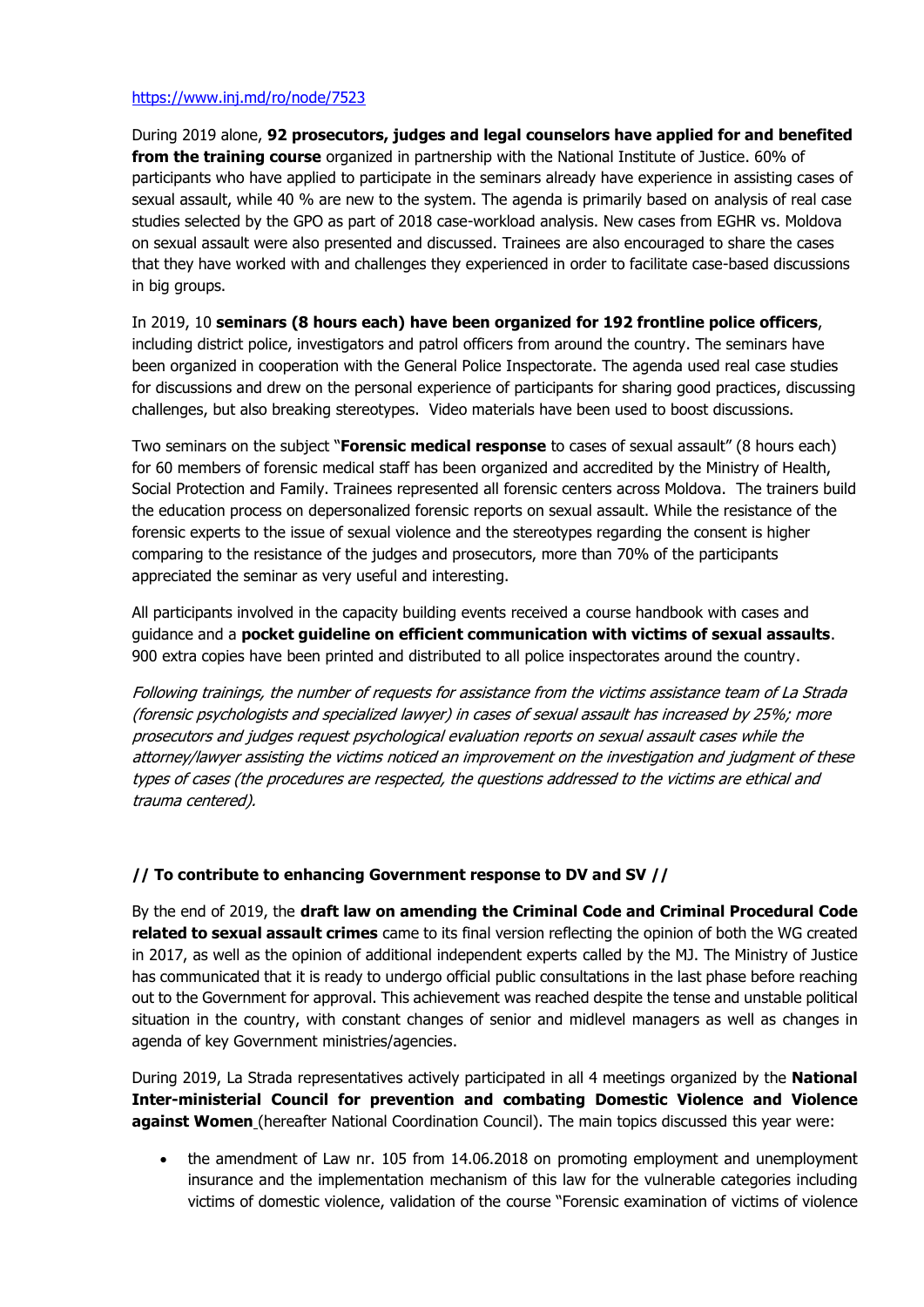against women" for the medical staff and pharmaceutics, curriculum for students (30 hours) and for the continuous medical education (50 hours);

- Approval of the report on implementation of the NAP 2018-2020 (report for 2018) and discussing the postponed activities. During the meeting, the SART development has been discussed with the representatives from the MIA, General Prosecutor Office and La Strada. All parties agreed that in order to advance the SART, the precondition is that the draft law on sexual assault should be approved;
- Discussion the relevance and the necessity to elaborate the femicide monitoring mechanism following the UN special rapporteur on VAW; and the best practices on social services procurement by public authorities and the necessity to revised the existing mechanism on public procurement in order to increase the accessibility of NGO service providers to the public funds.
- The last meeting was dedicated to the coordination of the national efforts for the campaign on 16 days Campaign Orange the World: "Generation Equality Stands against Rape!"

During 2019, La Strada representatives contributed to the high-level working group on **harmonization of the national legislation on DV in line with the Istanbul Convention under the MHLSP**. The WG has developed a draft law covering the proposed amendments to more than 11 normative acts (Criminal Code, Criminal Procedural Code, Civil Code, Civil prevention and combating domestic violence, Law Nr. 137 on rehabilitation of victims of crimes, Law nr. 198 on free legal aid guaranteed by the state and Law Nr. 1585 on mandatory medical insurance). The aim of the draft law is to increase protection of the victims, increase accountability of perpetrators and streamline inter-sectorial cooperation mechanisms. The validated draft law has been sent by the Ministry of Health, Labour and Social Protection to all relevant central public authorities for the endorsement in December 2019.

La Strada has assisted the General Criminal Investigation Department in developing the internal version on **investigation operational protocol into sexual violence crimes for the police** in 2019. It was agreed that the final version will be updated and circulated throughout the investigation units in the country after the draft law on sexual violence will be approved.

To facilitate inter-sectorial cooperation, as the new protocols would envisage, La Strada facilitated two study visits «Prevention and ensuring a coordinated response in cases on sexual violence" in Serbia and in Spain. The study visits sought to familiarize the representatives of the relevant public institutions with **the concept of SART and its application in practice**. This activity was organized in partnership with UN Women Moldova. The study visits objectives included: (a) learning from the experience of key professionals about the SART mechanism (historical and social premises, impact in time of the policies dedicated to sexual assault, lessons learned related to the design of policies, mechanisms and services); (b) learning from the experience in establishing the sectorial and intersectoral cooperation mechanisms to prevent and eliminate sexual violence (how is the response to sexual assault cases organized, who are the members of the SART model (professional profile) memorandum of understanding, multidisciplinary regulations/SOPs for each professional domains); (c) learn from the experience of key professional about capacity building programs for specialists (who coordinate/organize trainings for professionals how to response to cases of sexual assault); (d) identifying best practices that could be applied by Moldovan authorities in their response to cases of sexual violence. More details about the analysis of best practices conducted by La Strada Moldova and the study visits results are available in the [specialized services for women affected by sexual](http://lastrada.md/pic/uploaded/Report%20services%20for%20SVV%20in%20Europe_ENG.pdf)  [assault best practices report.](http://lastrada.md/pic/uploaded/Report%20services%20for%20SVV%20in%20Europe_ENG.pdf) 

On 17 December, 2019 a round table was organized on the topic "Perspectives of coordinated community [response to cases of sexual assault in Moldova"](https://www.facebook.com/ONGLaStrada/posts/2458837277722985?__xts__%5b0%5d=68.ARB6dcmzTqzxiDt9O8Zum3TT5FMbX-ATsLoFBTk2hHKUG6-I2nWDlc52bR897nGSXh1X6_chYPuTfCVXpSDMny). The event comes as a follow up activity after the study visits in order to validate the recommendations for the Republic of Moldova on how community response to the cases of sexual assault should be organized. The round table was attended by the participants of the study visits and by the representatives of most relevant central authorities as following: General Prosecutor Office, General Inspectorate of Police, General Criminal Investigation Department, Ministry of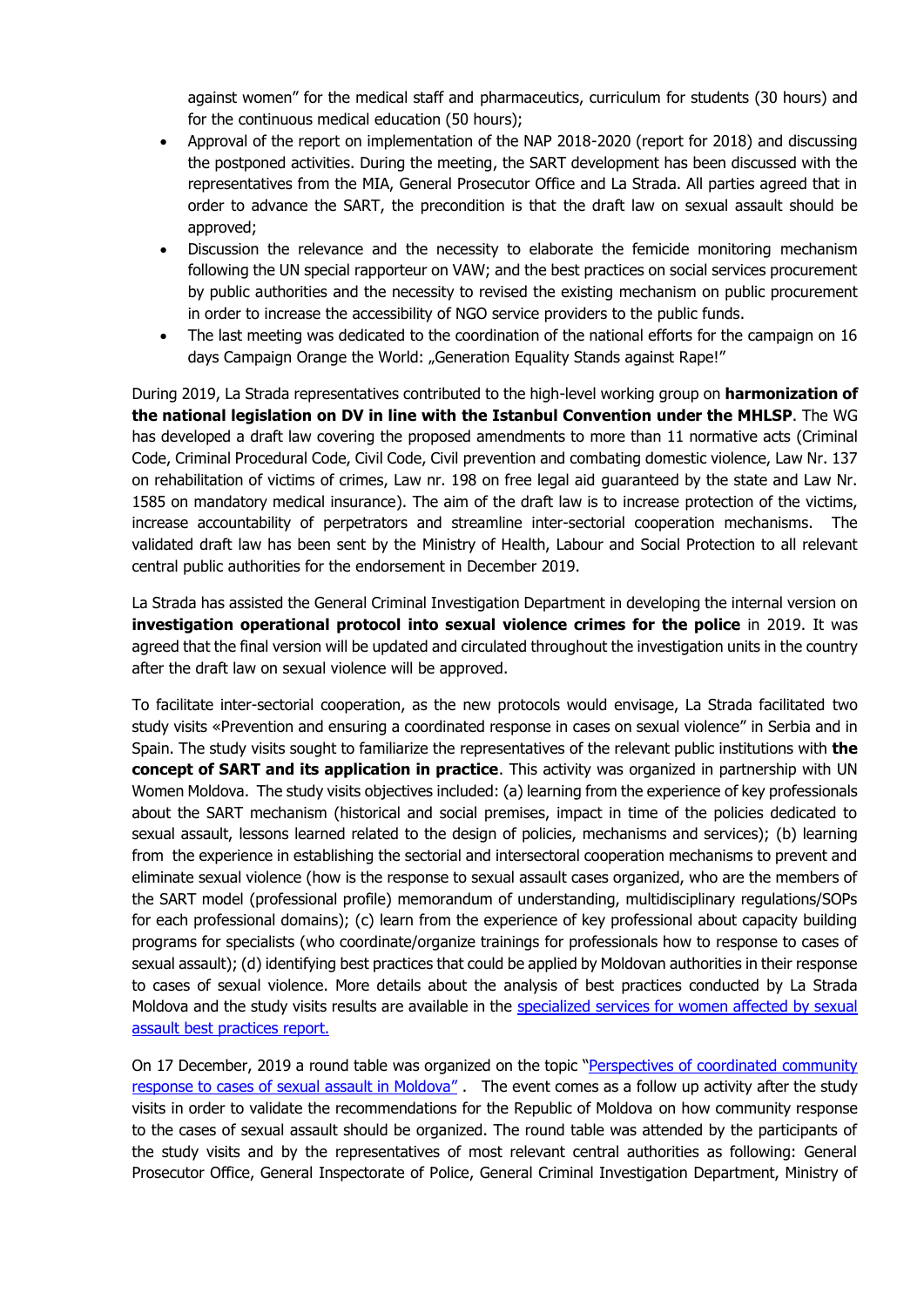Health, Labour Social Protection and Center for Forensic Medical Expertise, specialized lawyers and UN Women representatives.

On February 2019, La Strada organized the **International Workshop "Legal and regulatory framework in the area of combating sexual offenses, Exchange of international practices**" **[opened by the Minister of Justice](http://lastrada.md/eng/articles/the-national-community-of-professionals-in-investigating-and-trying-in-court-sexua-176)** of the RM. Notorious experts from CoE, Sweden and Spain justice systems have familiarized the national justice system stakeholders with recommendations of the GREVIO Committee, especially those related to sexual offenses, and encouraged them to adopt the advanced standards by sharing their own lessons learned, experiences and impact on women and girls after having their laws changed. The Workshop served as the first national forum to present and discuss the national draft law for improvement of the state response in cases of sexual violence based on the compatibility report presented and discussed during the international workshop (available in [Romanian](http://lastrada.md/pic/uploaded/Raport%20de%20compatibilitate%20norme%20penale%20VS.pdf) and [English](http://lastrada.md/pic/uploaded/Compatibility%20Report%20SV_2018_1.pdf) language). The draft law was recognized as a revolutionary one, and enjoyed positive feedback from the justice system representatives present at the event. Over 30 participants representing the justice and law enforcement system - prosecutor offices, police departments, National Institute of Justice, National Council for legal state aid, civil society organization and international organizations took part in the workshop. The event has been highly appreciated by the representative of the Council of Europe and by the participants. It was highlighted that the draft law is a very good result of joint efforts of the members of the working group created and lead by La Strada. The Minister of Justice stated that the Ministry of Justice is ready to propose it to the Government for endorsement. Unfortunately, this action of the Ministry of Justice has been postponed due to political crises in June 2019.

**Denim Day Moldova (Supporting women affected by sexual assault in Sexual Assault Awareness Month)** became an event marked in the calendar of the human rights community of Moldova. More and stronger voices  $-$  individual and institutional  $-$  join the call of promoting zero tolerance towards sexual violence in the society, encouraging women and girls to ask for assistance and demanding the state to secure better protection for survivors. Traditionally, the 2019 Denim Day Moldova campaign was launched under the slogan "There is no excuse for rape" with messages targeting society constituents and victims of sexual assault using various tools to increase visibility of the issue and remove the individual and societal clichés from this issue. The campaign was designed to shed light onto the hidden and unrecognized forms of sexual violence - **["Voices" Photo Album](https://www.facebook.com/pg/ONGLaStrada/photos/?tab=album&album_id=2275169852756396)** (English version **[here](http://lastrada.md/eng/articles/there-is-no-excuse-to-rape-la-strada-s-employees-wear-jeans-in-solidarity-with-vic-181)**) expressed full support to all victims of sexual assault and reflected on numerous excuses that the society members including professional groups are using to justify abuse and shame/blame the victim. The campaign was among the top 5 news during the launch day with at least 24 media titles (in Romanian and Russian languages) being produced and circulated nationally. Collaborations with mass media brought better quality media messages about the issue of sexual violence against women and girls via thematic articles, radio and TV interviews and shows [\(interviu radio,](https://moldova.europalibera.org/a/ana-nani-de-ce-tac-victimele-violen%C8%9Bei-gura-lumii-%C8%99i-amenin%C8%9B%C4%83ri-din-partea-agresorilor/29901345.html) [emisiune TV,](https://www.facebook.com/watch/?v=306574573345431) [articol online](http://newsmaker.md/rus/novosti/ty-emu-zhizn-isportish-kak-v-moldove-pravoohraniteli-zashchishchayut-zhertv-seksua-43158) și [interviu TV\)](http://www.tvrmoldova.md/social/nu-exista-scuze-pentru-viol-suna-la-telefonul-de-incredere/). National opinion leaders (SCOs representatives, Diplomatic missions' representatives, governmental institutions, journalists) supported the campaign with personal posts in solidarity with victims of sexual assault. School and university students have joined the campaign, organizing flash-mobs in support of victims of sexual abuse.

Each campaign enjoyed more partners and voices. As a result, media attention also increased - it brought into public space a number of cases of sexual violence that usually would not reach media headlines – cases of sexual violence in health care institutions, education and academia, intimate partner rape. This media attention helped enforce that sexual violence is not just "a women's problem", but rather a "society issue", thus sharing responsibility among all society constituents.

**Special hearings of the Commission for Human Rights and Interethnic Relations of the Parliament** of the RM, were held on the 25th of July, 2019 and were dedicated to gender based violence priority issues for Moldova. The Commission Chair and its members **have been [familiarized](https://www.facebook.com/plugins/post.php?href=https%3A%2F%2Fwww.facebook.com%2FONGLaStrada%2Fposts%2F2338845536388827&width=500)** with the particularities of the sexual violence situation in the country and raised awareness about the draft Law,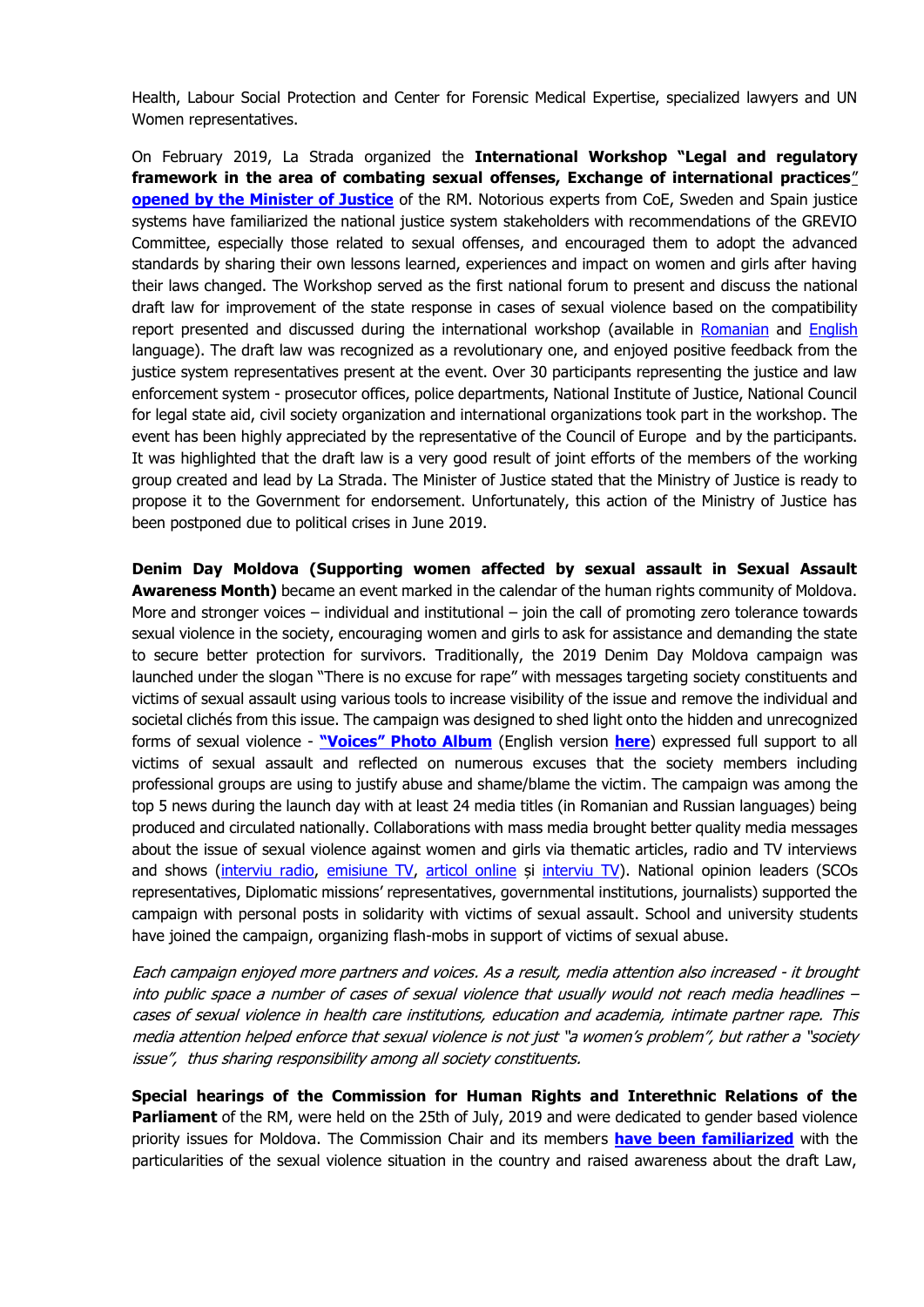requesting that it makes a subject of a special monitoring effort of the Commission to ensure that the draft law reaches the Parliament in the fall session.

Art exhibition "Nu dati vina pe haine/Don't [blame the cloths](http://lastrada.md/rom/articole/hainele-purtate-de-femeile-si-fetele-care-au-trait-un-viol-reamintesc-despre-nevoi-197?fbclid=IwAR3SiJna7y9Lww8NDOPPIARXUFVJ_nyTVGr)" opened in the Parliament **building, on November 27th, 2019**. The exhibition was opened by the deputy chair of the Parliament and chair of the HR Commission, representatives of the US Embassy and UNFPA and was organized as part of the 16 day Campaign Orange the World: "Generation Equality Stands Against Rape!". The event was meant to increase awareness of MPs about traditional stereotypes around sexual assault, often referred to when judging a case and regretfully putting the blame and shame on the victim. As a follow-up, a call for action was expressed by the Chair of the HR Commission from the Parliament tribune, also asking for a set of materials for all MPs to read, including summary findings of legal case analysis, comparative legal review.

**The open dialog [event](http://lastrada.md/rom/articole/ministrul-justitiei-al-rm-proiectul-de-lege-trebuie-aprobat-pentru-ca-este-favorab-202?fbclid=IwAR3SATCe7lQdMXqDRh2RhzUYDauh0rjn_s) "Building Partnerships for better protection of victims of sexual violence» was organized on December 2nd, 2019**. Unique in its type, the event served as platform where high-level diplomats active in the RM, leaders of the Government and MPs have conveyed **[strong](https://www.privesc.eu/Arhiva/89386/Eveniment-organizat-de-Centrul-International--La-Strada-Moldova---in-parteneriat-cu-Ambasada-SUA-la-Chisinau--cu-tema--Parteneriat-puternic-pentru-o-p?fbclid=IwAR0C5427lBdmFROGP7FKUrifooqobb-SNENViEyc5Jpz_OE8I3wu25P4yxo)  [messages](https://www.privesc.eu/Arhiva/89386/Eveniment-organizat-de-Centrul-International--La-Strada-Moldova---in-parteneriat-cu-Ambasada-SUA-la-Chisinau--cu-tema--Parteneriat-puternic-pentru-o-p?fbclid=IwAR0C5427lBdmFROGP7FKUrifooqobb-SNENViEyc5Jpz_OE8I3wu25P4yxo)** in support of the fight against gender based violence, especially sexual violence against women and girls. Ambassadors of USA, Sweden and France, Chair of the CoE Office in RM, Ministers of Justice and of Health, Social Protection and Family, Chairs of the Parliamentary Commissions of Human Rights and on Social Protection have encouraged all members of the society to join the call as an important exercise to empower the women reach its full potential. During the event the Minister of Justice and MPs have **[expressed public commitment](https://www.facebook.com/ONGLaStrada/photos/a.1771260723147314/2445063252433721/?type=3&theater)** to unseal the legal framework and amend the Criminal law and Criminal Procedural law regarding the sexual assault crimes, to be passed to the Parliament in the nearest period.

In support of the above-mentioned activities and events, La Strada has developed a special info package aiming at presenting the draft Law concept, reasons for key changes and the anticipated impact, including from the experience of other European countries that progressed in this field. It is ultimately expected that the info package will strengthen and build informed support among MPs and officials, decrease possible resistance due to lack of information, knowledge or stereotypes. The package includes: (i) awareness video materials with interviews from national and international field experts, (ii) a set of info cards about major bottlenecks of the legal response system from the perspective of real stories of women's and girls who have been sexually assaulted and assisted by La Strada women safeguarding team, (iii) Video graphic to raise awareness about the judicial practice on sexual assault cases in the Republic of Moldova, (iv) media messages and press releases.

On 11th of December 2019, the chair of the **Parliamentary Social Protection, Health and Family Commission organized public hearings dedicated to the Human Rights** celebration (December 10) and as a way to conclude the 16 days Campaign Orange the World: "Generation Equality Stands Against Rape!". Representative NGOs working with victims of domestic violence, relevant ministries and international organizations, individual MPs attended the hearing. Major issues covered by the NGOs in their plea included: transferring the subject of domestic violence and violence against women back in the mandate of the Parliamentary Commission for Human Rights, immediate approbation of two draft laws (draft law on harmonization of the national legislation in the field of DV and VAW and the draft law amending the criminal law and criminal procedural code in the field of sexual assault) as part of country's preparatory efforts to the ratification of the Istanbul Convention, streamlining the state financing mechanism of NGOs, creation of specialized services for victims of sexual violence. A decision was taken to develop a road map covering priority areas of intervention in the field of prevention and combating violence against women for one year and reconvening in December 2020 to evaluate l the main achievements. The road map is to be prepared by the Secretariat of the Commission for Social Protection, Health and Family.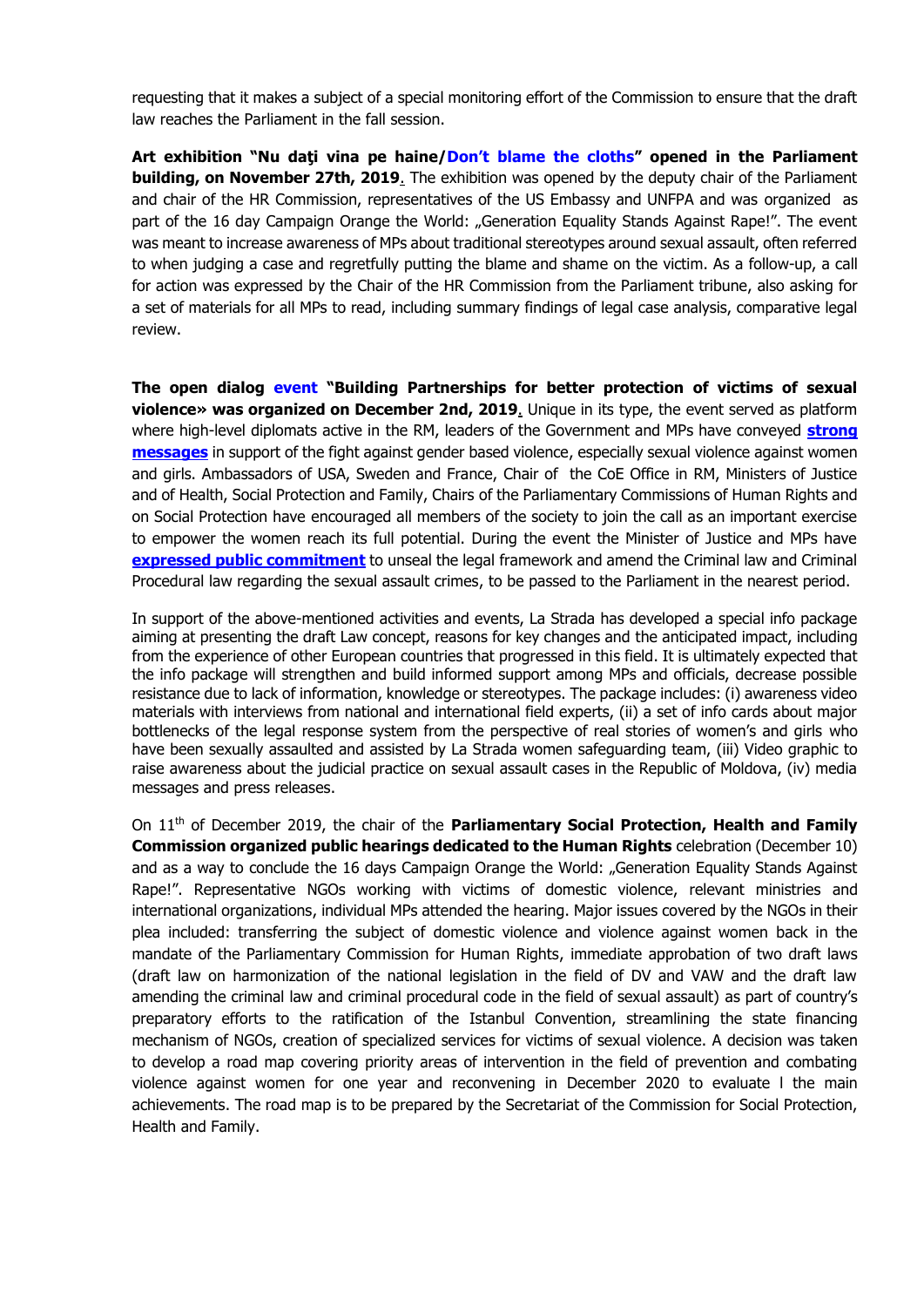**An [alternative report](https://tbinternet.ohchr.org/_layouts/15/treatybodyexternal/Download.aspx?symbolno=INT%2fCEDAW%2fCSS%2fMDA%2f41044&Lang=en) to CEDAW Committee** was prepared under the aegis of the Coalition "Life without violence" with specific thematic contributions from La Strada covering high profile subjects related to trafficking of women and sexual violence against women and girls.

La Strada representatives participated in a special meeting with **EU Delegation Gender Representative**. The aim of the meeting was to discuss relevant major challenges in the field of gender equality, domestic violence and violence against women and provide recommendations about possible focuses of the EU Delegation in Moldova of the human rights agenda.

UN Women requested consultation with the CSOs (La Strada representatives attend the meeting) on **EU ProDoc consultation on Gender Equality**. The aim of the meeting was to collect all relevant information and solutions/recommendations on what should be done in the next 5 years in the field of Gender Equality and in particular in the field of prevention and combating violence against women.

# **// To contribute to decision-making processes by offering relevant information and data to all actors involved in the national response to SV and DV //**

According to the Trust line report from 2019, 2131 calls have been counseled reflecting 715 new cases of DV. The majority of calls are from women (81 %) and the rest (19%) are from men. Combined forms of violence (physical and psychological) are still the most reported by callers, in majority by women (92%). Regarding the needs of the callers who have been counseled via Trust Line, 38% requested legal assistance and representation, 40 % - information and orientation, 20% - psychological counseling and 2% - safe accommodation. More detailed information is available in the **Annual Report** in Romanian Language.

According to the La Strada report "[Peculiarities of Sexual Violence in the Republic of Moldova](http://lastrada.md/pic/uploaded/Peculiarities%20of%20SV%20in%20RM_EN.pdf)"- victims of sexual crimes are still treated unfairly during criminal proceedings, being subject to discriminatory treatment relative to the guaranteed rights. Although there are many legal provisions describing the rights of victims of sexual crimes, there is no clearly defined cross-sector mechanism to report the cases of sexual violence. Quite often, when lacking health insurance, the victims of sexual crimes cannot benefit from the whole range of necessary care services. There are no specialized services targeting victims of sexual violence. Psychological counseling is one of the most demanded and necessary services for the victims. Currently psychologists provide random counseling services, most frequently within NGOs, while legal aid services are often granted by professionals within centers of assistance to victims of domestic violence or victims of trafficking in persons. In this regard, it is necessary to develop a curriculum on specialized psychological services granted to victims of sexual violence, a steady curriculum, comprising of the actions covered during the first counseling through the last. At present, professionals mention they need special training to provide high quality rehabilitation services to victims of sexual crimes.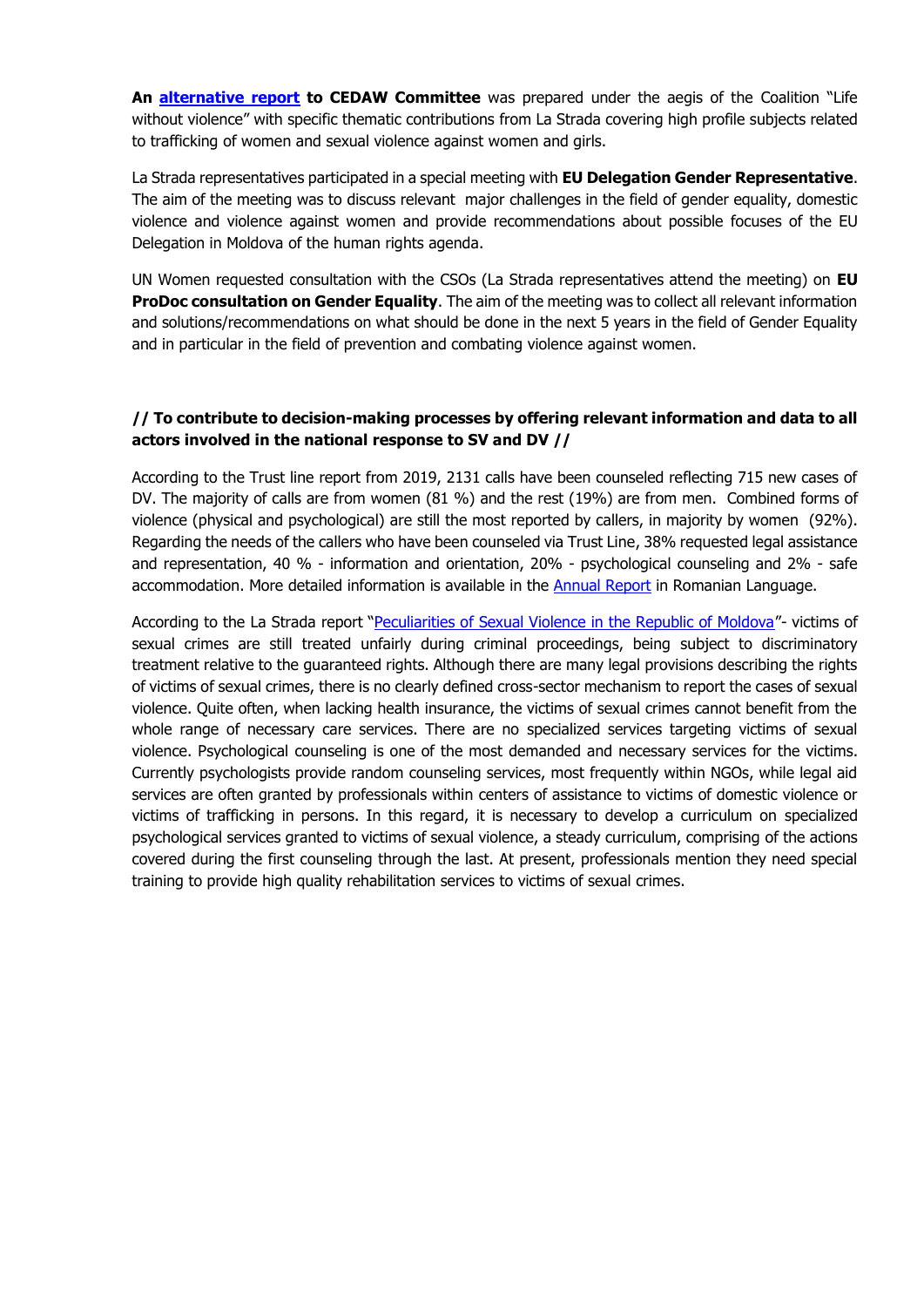#### **Programme: Issues Affecting Children**

#### **Area: Child online sexual exploitation and abuse**

**Strategic Goal 3.** To contribute to the development, implementation and improvement of national child protection policies and measures, securing that **the rights of children affected by online sexual exploitation and sexual abuse** and at-risk groups are protected, specifically to:

# **// To increase public awareness about COSESA and reduce vulnerability of children in digital environment //**

In 2019, we focused on analyzing the needs and expectations of children regarding the online platform content and its multiplication. For this purpose, we constantly reached out to children by organizing offline activities, engaging them in generating ideas and sharing opinions on all materials and developed content targeting children. **A Children's Advisory Board** was also created to assist the team in this process. Among the first awareness products prepared with the participation of the Children's Advisory Board are a series of videos with peer-to-peer discussions on topics such as online friends and online communication, online reputation, dating with people met online. The Board also participated in the selection of the siguronline Hero for the Instagram page of siguronline, which will be launched in 2020.

In 2019, **Siguronline.md** continued to [be highly accessed](http://lastrada.md/pic/uploaded/SIGURONLINE%20factsheet_sem.I%202019.pdf) by children, with over 48 000 single visitors registered, with an especially high number in February due to the SID 2019 Campaign. The "Information and advice" column is the most visited –it is an online resource for everyone interested in online safety issues, providing lots of articles on various topics. Also, the "Cyber Café' Column, which includes online tests and video materials on issues of interest was in the top 3 most accessed pages. The articles mostly accessed by children were about online relationships and online communications. It is important to note that 13% of the portal accesses in 2019 are direct ones. This is an indicator that users have confidence in siguronline.md, since all the direct accesses are linked to the section dedicated to children.

In 2019, Siguronlin[e registered 544 online requests for counselling,](http://lastrada.md/pic/uploaded/Factsheet%20siguronline%202019_RO.pdf) representing a 50% increase compared to the previous year. Of these, 62% came from children (340 requests). Girls write on chat more frequently than boys, but the difference is small.. The majority of requests are of a preventative nature. The most frequently brought up questions and issues refer to: general information on how to stay safe online, online relationships and communication, safety of accounts. Based on counseling analysis, children, driven by curiosity, easily accept communication with an unknown person if they believe (and are told) that the person is about the same age as them or that they have common interests. They usually do not take measures to check the identity of their new online friends . Another risky behavior concerns privacy. Children do not know the limit between public and private information, and consequently, they expose themselves to online risks, since all information that is shared could be used by someone intending to take advantage of them.

Compared to 2018, the registered number of requests from children seeking support in cases of online sexual abuse increased almost threefold in 2019- from xxx to 32 cases reported. The majority of them reflect situations of sextortion. From the total number of counselling requests, 7 were reported by children from Romania, these have been referred to our Romanian colleagues from Ora de net. Children experienced online abusive situations primarily due to the lack of knowledge and skills to make smart choices online and avoid risky situations. Children do not consider that sharing of intimate photos is a risky behavior thus they are exposing themselves to potential abusive experiences. In most cases, children who are experiencing online sexual abuse do not have a resource-person of trust who they could talk to and ask for help. Even if they ask for help on Siguronline.md, they tend to avoid talking to their parents or other adults, because they are scared to be shamed and blamed.

During 2019, teachers, who have been trained under the INTERSECTION Program, delivered lessons, seminars and organized extracurricular activities about **Online Safety for over 3000 children including**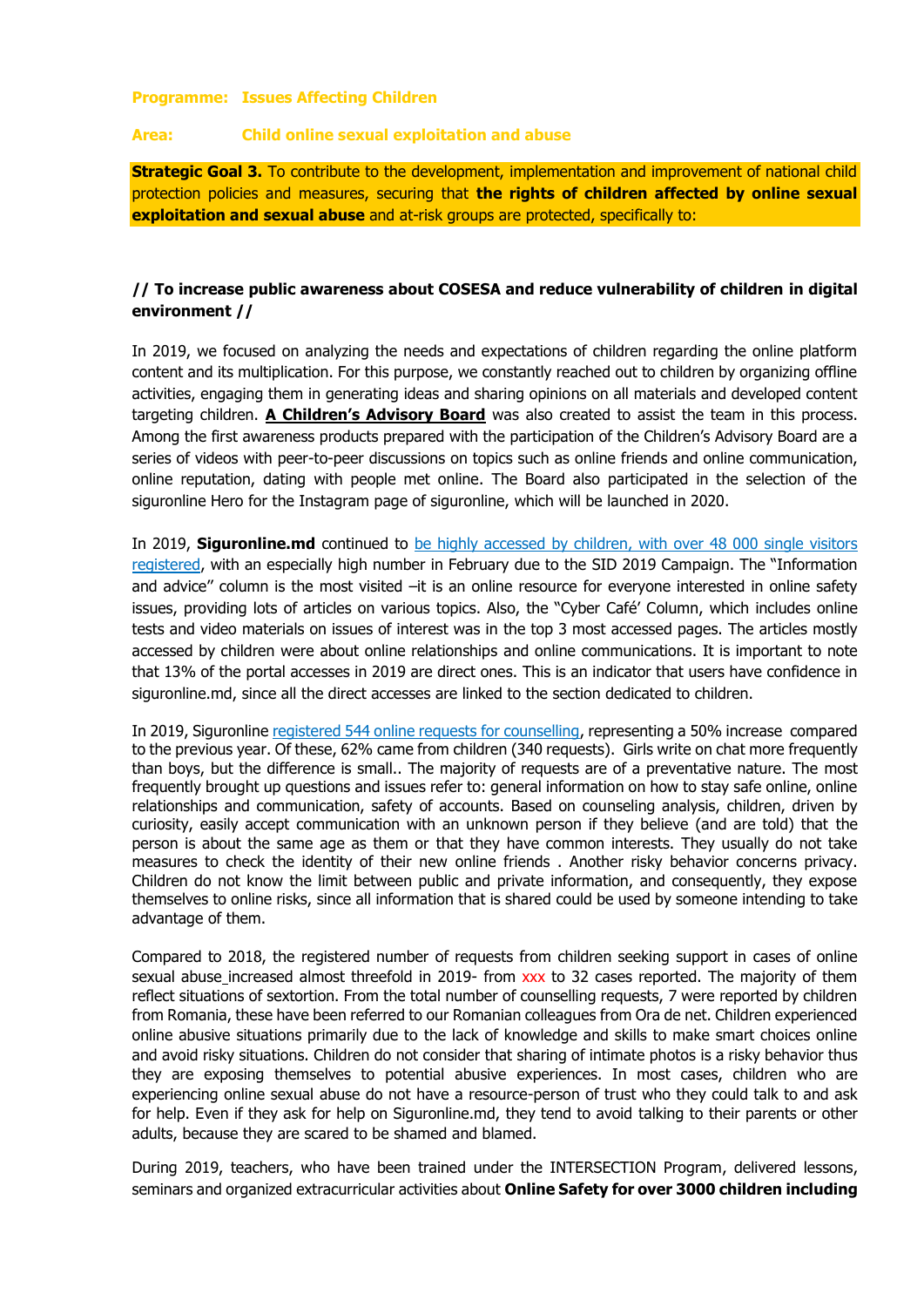1047 children of primary school classes (34 %) and 2023 children of gymnasium classes (66 %). These activities covered the following topics: ABC of Online Safety (General Basic Rules of online safety for young children), Cyberbullying, Online friends, Online environment and users (primary school children), and Online Image, Online Reputation, Online relationships, Sexting, Online communication and relationships (gymnasium school children). It has been noticed that the number of visits to siguronline, as well as the number of requests for help from children have increased due to these awareness activities.

Since its launch in 2018, the **"[Intersection. Onlin](http://lastrada.md/pic/uploaded/INTERSECTIE%20factsheet%20ENG_2019.pdf)e Safe Zone"** Programme has trained 182 teachers of primary and gymnasium classes from schools all over the country. During two years, it reached out to over 700 teachers that currently form a dedicated Intersection - an [online community of teachers for Online](https://www.facebook.com/groups/263462624343218/)  [Safe Zone,](https://www.facebook.com/groups/263462624343218/) offering regular information about resources and upcoming events, but also sharing positive practices of work. The INTERSECTION members are teachers of various backgrounds. The Programme has several components including: INTERSECTION teachers' summer school, annual national Teachers' Conference, Teachers' Contest and Experience Exchange Spring Workshop. Also available online are specially tailored materials to support he teachers, these are available in Ro and Ru on the dedicated column on [www.siguronline.md.](http://www.siguronline.md/) Teachers can also receive guidance by addressing questions on the portal chat.

Traditionally, the INTERSECTION Programme starts with the **annual national Teachers' Conference**. It is organized at the end of each year in the eve of Safer Internet Day. The main goal of the event is to equip teachers with knowledge and tools on dedicated topics, thus enabling them to reach out to children in their schools via awareness and educational activities during the campaign dedicated to Safer Internet Day 2020. In 2019, 124 primary and gymnasium class teachers got together [on the 30th of November](https://www.facebook.com/watch/?v=767053133798808) and [the 7th of December](https://www.facebook.com/watch/?v=767053133798808) for the National Teachers' Conference dedicated to the Risks of accessing online [sexual content for children of primary classes](http://lastrada.md/pic/uploaded/files/Agenda_Conferinta_invatatorilor_30.11_red.pdf) and [Sextortion of children](http://lastrada.md/pic/uploaded/files/Agenda_Conferinta_profesorilor_7.12_red.pdf). The Conference was structured to include sessions that allow a multilateral approach to implementing the Conference goal: 1. Awareness raising about the selected issue; 2. Didactic work with children; 3. Interventions/case studies; 4. Technologic aspects. [The first event](http://lastrada.md/pic/uploaded/files/Agenda_Conferinta_invatatorilor_30.11_red.pdf) took place on the 30<sup>th</sup>of November and was attended by 59 teachers of primary school classes. The conference included 4 sessions of discussions. [The second event](http://lastrada.md/pic/uploaded/files/Agenda_Conferinta_profesorilor_7.12_red.pdf) took place on the  $7<sup>th</sup>$  of December and was attended by 65 teachers of gymnasium school classes. The conference included 4 sessions of discussions as well.

17 teachers from 11 regions of the country enrolled in the first edition of the **Teachers' Contest**. The teachers were given the task of delivering awareness and educational activities on issues they were trained during the 1<sup>st</sup> edition of the [Teachers' Conference \(2018\).](http://lastrada.md/eng/articles/dozens-of-teachers-across-the-country-met-at-the-intersection-marking-the-safe-onl-170) As part of the conditions, each teacher was asked to carry out 2 different types of activities from a suggested list (interactive lessons for children; guiding the children in creating an original informative material; awareness activity with other teachers from their school and other). La Strada also provided each teacher with a set of informational and didactic materials as well as materials for the children, these are also available online on the Siguronline.md column for teachers. The evaluation committee of the contest included representative of La Strada and the Ministry of Education. The [3 selected winners](https://www.facebook.com/photo.php?fbid=2303508819745492&set=gm.312269926129154&type=3&theater&ifg=1) fall under the categories: *number of informed children; most popular* [material on social networks;](https://www.facebook.com/elena.erizanupinzari/posts/1517628738372199) [most creative material made by children](https://www.facebook.com/LTAlexandrucelBun/photos/a.1969573373346092/2000696213567141/?type=3&theater). Three teachers have been awarded [with diplomas and laptops](https://www.facebook.com/media/set/?set=oa.312628542759959&type=3) to be used in their work with children. Altogether, the teachers who participated in the contest involved more than 2300 children in their activities.

On the 30th of March, 39 active teachers gathered in the **Spring [Workshop](http://lastrada.md/rom/articole/comunitatea-nationala-a-pedagogilor-pentru-siguranta-copiilor-in-mediul-online-cre-180) on challenges and good SID practices** while engaging children in activities and discussions about online behaviors. The main task of the event was to identify the children's level of understanding about online safety following the activities organized by the teachers and assist teachers in strengthening their knowledge and skills where necessary. It has been noticed that teachers of primary classes consider that it the parents' primary responsibility to speak to their children about online safe behaviors, yet they did confirm that Online Safety should also be taught in schools, because parents may lack the abilities to do that. Teachers of gymnasium classes are more reserved to freely talk to teenagers about online behaviors and safety topics when it comes to online sexual abuse. According to their feedback, the Workshop helped them overcome some of the challenges related to efficient communication with their students about online safety issues, they now feel more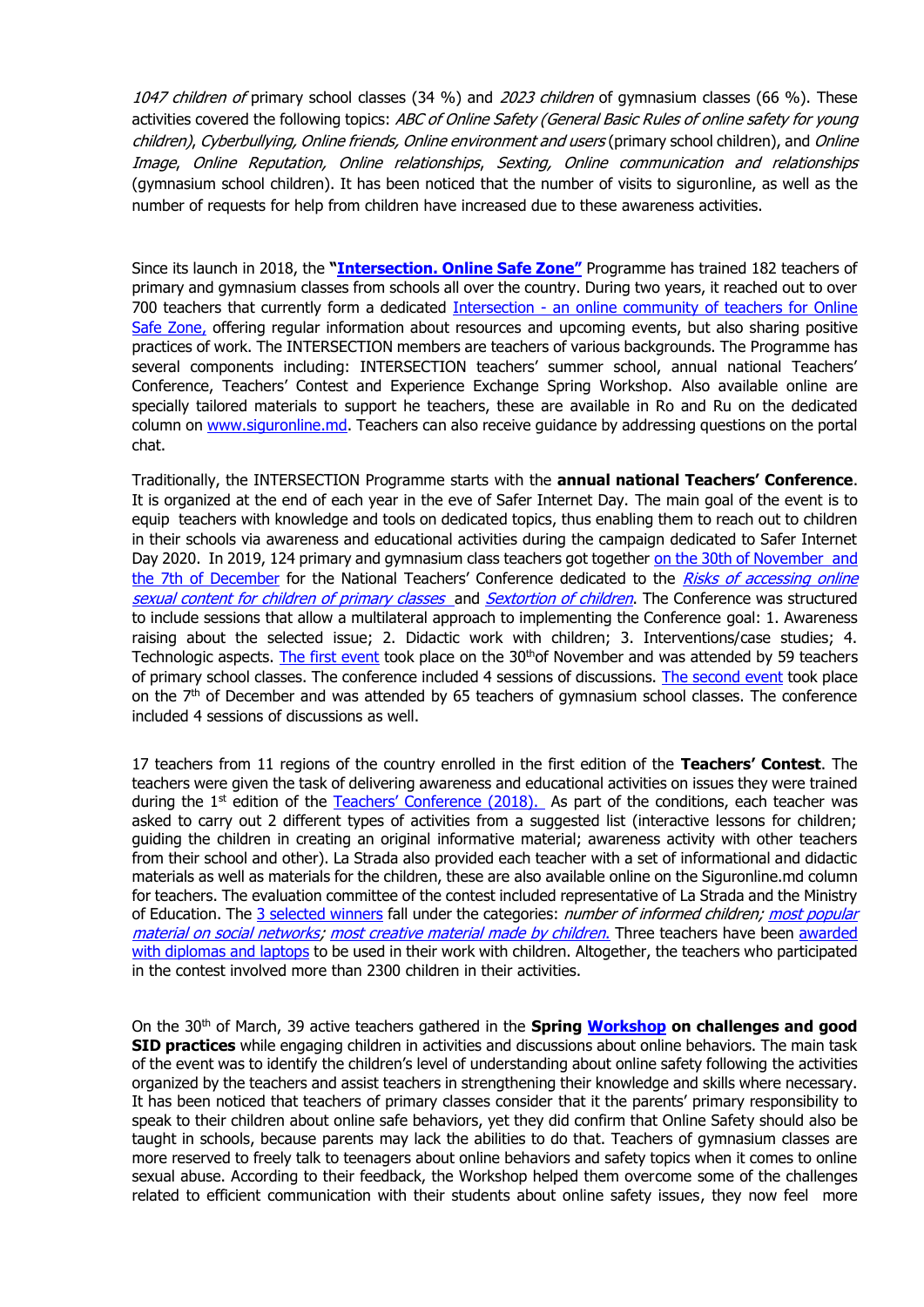confident using various educational and information tools. [The event](https://www.facebook.com/watch/?v=371074720285809) offered an opportunity for teachers to voice the fears and uncertainties they have and to jointly search for constructive solutions. As it was mentioned during the event, this activity gave them a sense of community, sharing common interest, problems, experiences and future plans.

On August **[16](https://cloud.lastrada.md/index.php/s/JqSTa8mMbxQ7jBF#pdfviewer)th– 18th** and **23rd[-25](https://cloud.lastrada.md/index.php/s/txt5rLzpi79AfJ2#pdfviewer)th**, 50 teachers of primary and gymnasium classes have participated in the **Professional Trainings on Child Online Safety (24 hours)**. The objective of the training was to properly equip the teachers with information, knowledge and skills necessary to carry out seminars about various aspects of Online Safety. Hence, the training kicked-off the first testing phase of the integrated model of child online safety in school. Teachers were familiarized with the specially developed set of didactic materials enabling them to deliver seminars during one school year as part of the formal curricula. The didactic set for primary class teachers included the following subjects: *Online environment and users;* Online personal image; Online friends and friendship; Cyberbullying and the set for gymnasium teachers included Online image and reputation; Cyberbullying; Sexting; Grooming; Sextortion. Teachers were also presented with various methodologies to deliver the information depending on the selected topic. Each teacher received a Workbook with systematized information on each session (theory, practical exercises, didactic materials and strategies, data and specialists' explanations and inputs) and which they could make notes on as necessary. Participants have shown increased interest sharing their own experiences. At the end of the training, participants developed calendars of Online Safety activities for one school year. The calendar along with the set of didactic materials will help monitor and assess the efficiency of the integrated model.

[On the 30th of November](https://www.facebook.com/watch/?v=767053133798808) and 7th of December, 124 teachers of primary and gymnasium classes were involved in discussions about the [Risks of accessing online sexual content for primary classes children](http://lastrada.md/pic/uploaded/files/Agenda_Conferinta_invatatorilor_30.11_red.pdf) and [Sextortion of children](http://lastrada.md/pic/uploaded/files/Agenda_Conferinta_profesorilor_7.12_red.pdf) at the **[National teachers' Conference](http://lastrada.md/rom/articole/azi-am-ales-sa-vin-la-intersectie-204).** The main goal of the event was to increase awareness about child online safety among school professionals and to encourage them to raise the issue in their schools. The Conferences were specially tailored to empower the teachers to join the SID 2020 campaign and carry out information and education activities based on the materials presented and distributed during the event. In order to reach these objectives, each event was structured into several sessions ensuring a multi-lateral approach to the topic (I. Awareness raising about the topic; II. Didactic work with children; III. Intervention/case studies; IV. ICTs in support of teachers' work). [The first event](http://lastrada.md/pic/uploaded/files/Agenda_Conferinta_invatatorilor_30.11_red.pdf) took place on the 30<sup>th</sup>of November and was attended by 59 teachers of primary school classes. The conference included 4 sessions of discussions. [The second event](http://lastrada.md/pic/uploaded/files/Agenda_Conferinta_profesorilor_7.12_red.pdf) took place on the  $7<sup>th</sup>$  of December and was attended by 65 teachers of gymnasium school classes. The conference included 4 sessions of discussions as well.

La Strada trainer steam has developed a set of 13 **didactic scenarios for working with children of primary and gymnasium classes**. These cover various aspects of online safety. All materials are ageappropriate, reflect an interactive educational approach and stimulate critical thinking. These materials have been designed by analyzing the feedback received from teachers and children during the trial exercises and simulations and they correspond to the criteria and principles set by the National Curriculum in the General Education system based on competences. The topics and the content of the materials have been coordinated with the representatives of the Ministry of Education, Culture and Research. The complete [didactic set](https://siguronline.md/rom/educatori/resurse-didactice) is available online on siguronline.md in the column designated to teachers, as well as on the Ministry of Education webpage. Based on the questions frequently received from teachers, 4 **new informative articles** have been prepared and uploaded to siguronline.md. And finally, a class poster "My Online Safety Rules" has been prepared and made available for each INTERSECTION Teacher. A [digital](https://siguronline.md/files/resources/15/Poster._Sunt_in_zona_sigura_online..pdf)  [version of the poster](https://siguronline.md/files/resources/15/Poster._Sunt_in_zona_sigura_online..pdf) is also available on Siguronline.md as inspiration material for teachers.

Throughout 2019, the didactic resources for teachers available on the portal Siguronline.md have been downloaded 743 times, while 7995 views were registered overall with all the resources and information dedicated to the work of teachers with children of different ages. Teachers were primarily active during the SID campaign with seminars carried out on various topics reflected in the suggested didactic materials, very often trying to cover more then one. Teachers were continuously referring to the INTERSECTION team for guidance and input in planning a specific activity for children, as well as for suggestions about possible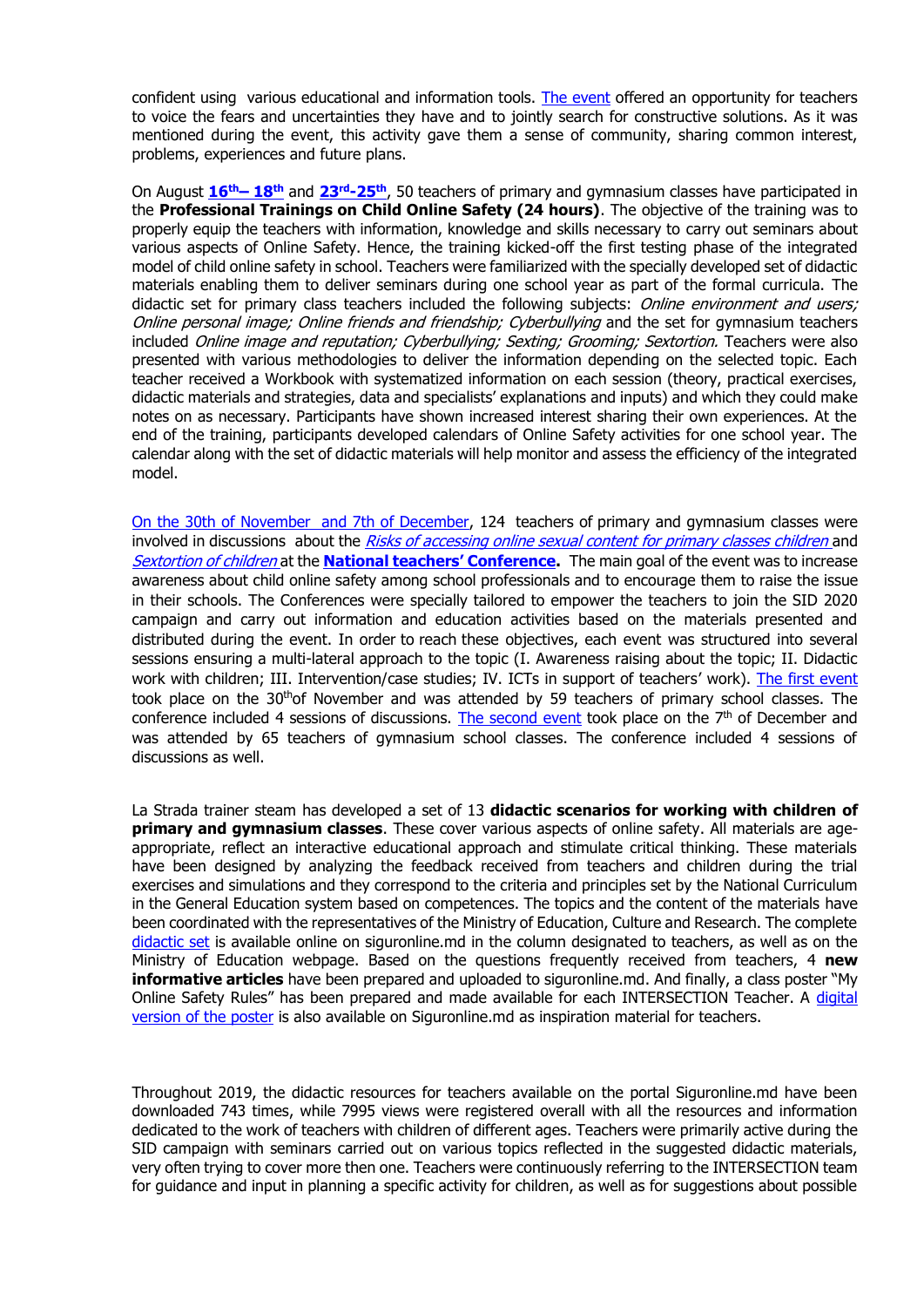interventions in some specific situations of high risk that their students had been involved (cyberbullying, sexting). During 2019, teachers, who have been trained under the INTERSECTION Program, delivered **lessons, seminars and organized extracurricular activities about Online Safety** for over 3000 children including 1047 children of primary school classes (34 %) and 2023 children of gymnasium classes (66 %). These activities covered the following topics: ABC of Online Safety (General Basic Rules of online safety for young children), Cyberbullying, Online friends, Online environment and users (primary school children), and Online Image, Online Reputation, Online relationships, Sexting, Online communication and relationships (gymnasium school children). It has been noticed that the number of visits to siguronline, as well as the number of requests for help from children have increased due to these awareness activities.

The specialists of the Siguronline team have been periodically solicited to deliver **peer-to-peer seminars for teachers** on different subjects (seminars with all the teachers of the school, seminars with more teachers from the same district, master-classes for teachers of primary school classes). The goal of these activities is to encourage teachers to get involved in educating their students about safety online by presenting new tools, sharing friendly/interactive methods, promoting a positive perspective of the Online Safety education. Some of the activities required a special approach, aimed to quide the teachers on ways to handle situations of risky behaviors online of a child in their class or situations of abuse that a child in their class has suffered/is suffering. 123 teachers from 12 schools throughout the country have benefited of such peer-to-peer field support. 50% of the teachers that participated in such activities manifested interest to participate later on in the activities dedicated to teachers within the programme.

During 2019, based on the **Safer Internet School** concept developed at earlier stages, La Strada has initiated a vast baseline analysis. Hence, focus-groups and consultations with 48 teachers, 112 children and 5 school managers from schools all over the country have been organized. Discussions were focused on 4 topics:

- Leadership and institutional policies,
- Education and capacity building of teachers,
- Intervention procedures and capacities in cases of online abuses.
- Infrastructure and technical measures.

The process was coordinated by La Strada along with the Ministry of Education. The final report reflecting on major findings and recommendations will be produced in 2020. The Report will serve as basis for developing the Safer Internet School Model.

350 parents from over 20 settlements of the country were informed about online safety via **seminars for parents unfolded in schools** in partnership with INTERSECTION teachers; empowered with digital tools and skills to guide their children on how to fully an\d safely benefit from being online. It was noticed that parents from Chisinau and more developed districts are more attentive and aware of the online activities of their children, being active users themselves. In rural regions, though, parents are less concerned about the online activity of their children because they themselves are passive users, have limited knowledge in the use of technologies and the use of Internet is not part of their daily routine. Parents from urban areas were more involved in giving feedback, asking questions and requesting input on specific situations and cases.

**3 Weekend Coffee-Talks with parents** with the participation of 29 parents were organized. The events were announced on Facebook. The main purpose of the activity was to encourage discussions related to safety online, inspire parent-to-parent discussions in a non-formal environment, creating a group of support, trust, inspiration and motivation. The discussed topics were (a) Social networks, teenagers, challenges, (b) Safety online in the 5th grade; (c) Children and gadgets. When is it too much? La Strada partnered with Simpals for promotion of Coffee Talks events on online platforms dedicated to parents[:https://mama.md/news/deti/copilul-meu-e-sigur-online-din-clasa-a-5-a](https://mama.md/news/deti/copilul-meu-e-sigur-online-din-clasa-a-5-a-r20317/?fbclid=IwAR3yWLuZz6SOwhEkv77l049zGwrpSK4mIUUkAcu7UKnBRnrCACDq372pmZQ)[r20317/?fbclid=IwAR3yWLuZz6SOwhEkv77l049zGwrpSK4mIUUkAcu7UKnBRnrCACDq372pmZQ](https://mama.md/news/deti/copilul-meu-e-sigur-online-din-clasa-a-5-a-r20317/?fbclid=IwAR3yWLuZz6SOwhEkv77l049zGwrpSK4mIUUkAcu7UKnBRnrCACDq372pmZQ) <https://mama.md/news/deti/copilul-%C8%99i-gadgeturile-c%C3%A2nd-este-prea-mult-r20557/>

During 2019, **5 new informative articles dedicated to parents** were developed and published on Siguronline.md column dedicated to parents. All articles covered frequently asked questions by parents.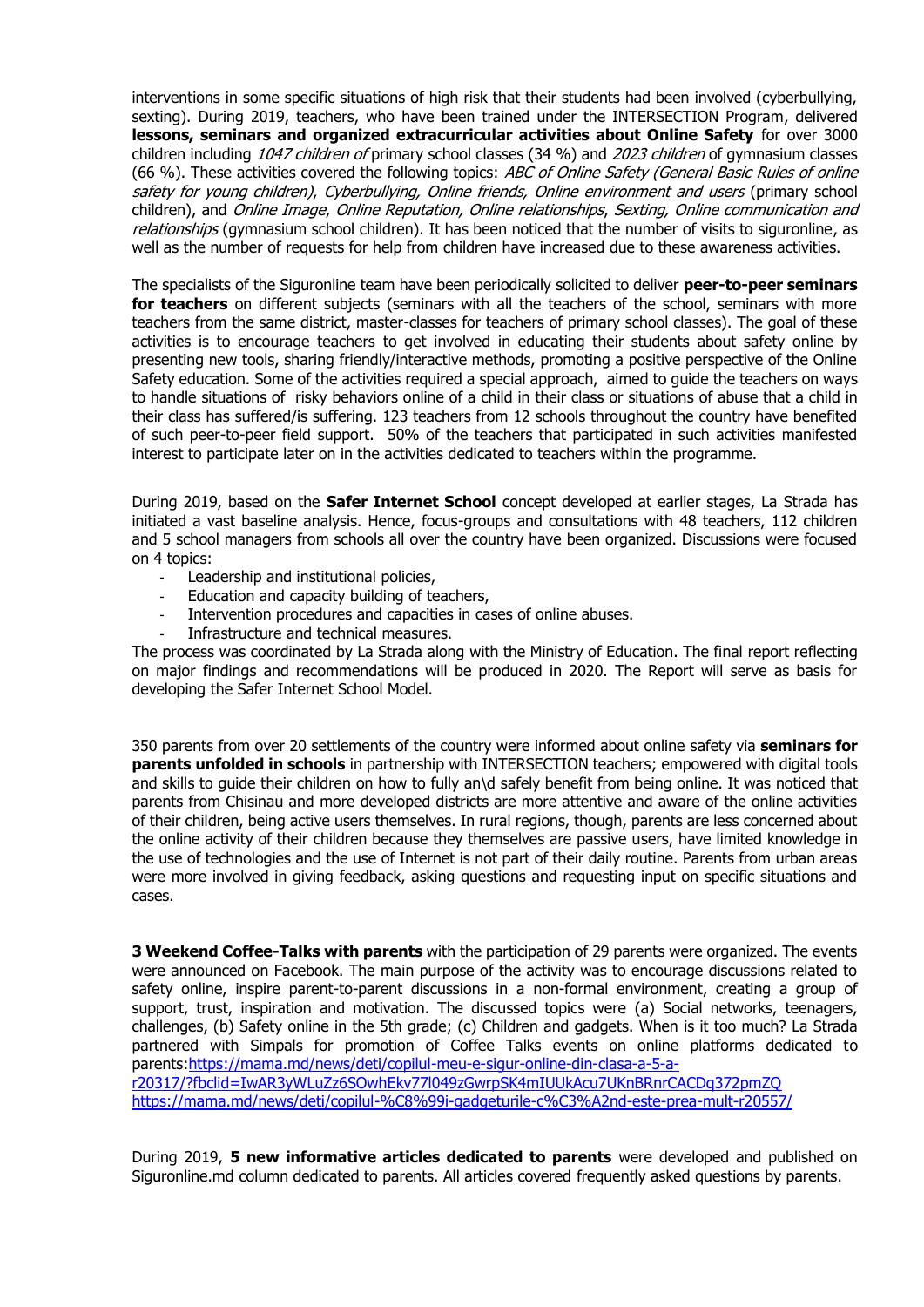The [Parent's online guide on social media](https://siguronline.md/files/resources/14/ghid_final.pdf) was also prepared and published explaining particularities of functionality of social networks to help parents understand risks and ways of dealing with them. Tips about how to develop children' skills and critical abilities to be protected from online risks, potential aggression or abuse were provided.

Also, during reported period, several printed materials were developed:

- Informational flyers, adapted to three age categories: 6-10 years, 11-13 years and 14+ years. [Safety Online at 6-10 years](https://siguronline.md/files/resources/31/flyer_Online_la_6_10_ani_for_print.pdf) [Safety Online at 11-13 years](https://siguronline.md/files/resources/30/flyer_Online_la__11_13_ani_for_print.pdf) [Safety Online at 14+ years](https://siguronline.md/files/resources/32/Flyer_pentru_parinti_Siguronline_la_14__ani.pdf)
- Siguronline Magnetic Notepads, aiming to promote Siguronline.md brand in a friendly format for parents and children.

Finally, during the reporting period, the team has developed and tested two scenarios of video materials targeting parents. Production is scheduled for 2020.

### **Siguronline.md for parents**

Of the total number of 48,278 portal users registered in 2019, about 5,5% (2,681) accessed it via social networks. Of these 2,681 users, over 93.18% (2,502) accessed the parent page via facebook and 1.53% via YouTube. Of the total number of online accesses of Siguronline.md portal (134,706 page views), about 18% of users accessed the parent section (23,699 page views) of which about 20% are single users who have learned about the portal during the offline activities with parents or from the Facebook page. Thus, an increase from 13.5% hits (2018) to 20% (2019) is registered. The time users visiting parent pages spend has increased to up to 4 minutes (the max duration of an article to read or video material to watch).

The portal is accessed mostly by women (68%) aged 25-34 years (35%) and 35-44 years (27%). 45% of users are from Moldova and approximately the same number of users (44%) is from Romania. 77% of hits are registered from the search engines and 13% of users have accessed the portal directly as a result of the information learned during offline activities. 23.5% users accessed the Russian version of the portal.

As for online counseling for parents – in general, the dynamics of requests from adults is increasing – from 72 in 2017, to 97 in 2018, and to 129 requests for counseling in 2019.

A general trend similar to the requests from children was noticed, i.e. the number of requests for counseling of general nature is decreasing (75% drop compared to 2017-2018) and similarly with requests on content related risks. On the other hand, there is a significant increase in requests for assistance on issues related to child safe behavior online deriving from the risk of sexting (75% as compared to 2018 and 100% compared to 2017). Parents also request support in cases of online sexual abuse of children (86 % increase compared to 2017 and 10% increase compared to 2018).

Generally, it is observed that the level of interest and engagement of parents into online safety education and support for their children is quite low.

Upon invitation of [Future Lab,](https://www.youtube.com/watch?v=k8ra_WBUhV4) a special Programme created to educating digital skills in teachers, La Strada carried out one seminar for 20 gymnasium teachers who are national trainers of Future Lab about Online Safety and the Siguronline.md portal. Over 80% of these teachers have enrolled and participated in the National Teachers' Conference that provided deeper knowledge about child online safety and tools for teachers.

Upon invitation of [ARTICO,](http://artico.md/) Republican Centre for Children and Youth, La Strada delivered thematic presentations for the *iTeacher* platform participants about the role of the teachers in educating online safe behaviors with children. Over 200 teachers have registered and participated in the online event. Additionaly, [informative and interactive activities](https://translate.google.com/translate?hl=ru&prev=_t&sl=auto&tl=en&u=https://www.facebook.com/events/317867115779503/) for children aged 4 to 11 years and their parents were organized in on the occasion of International Children's Day. Activities aimed at increasing awareness about safety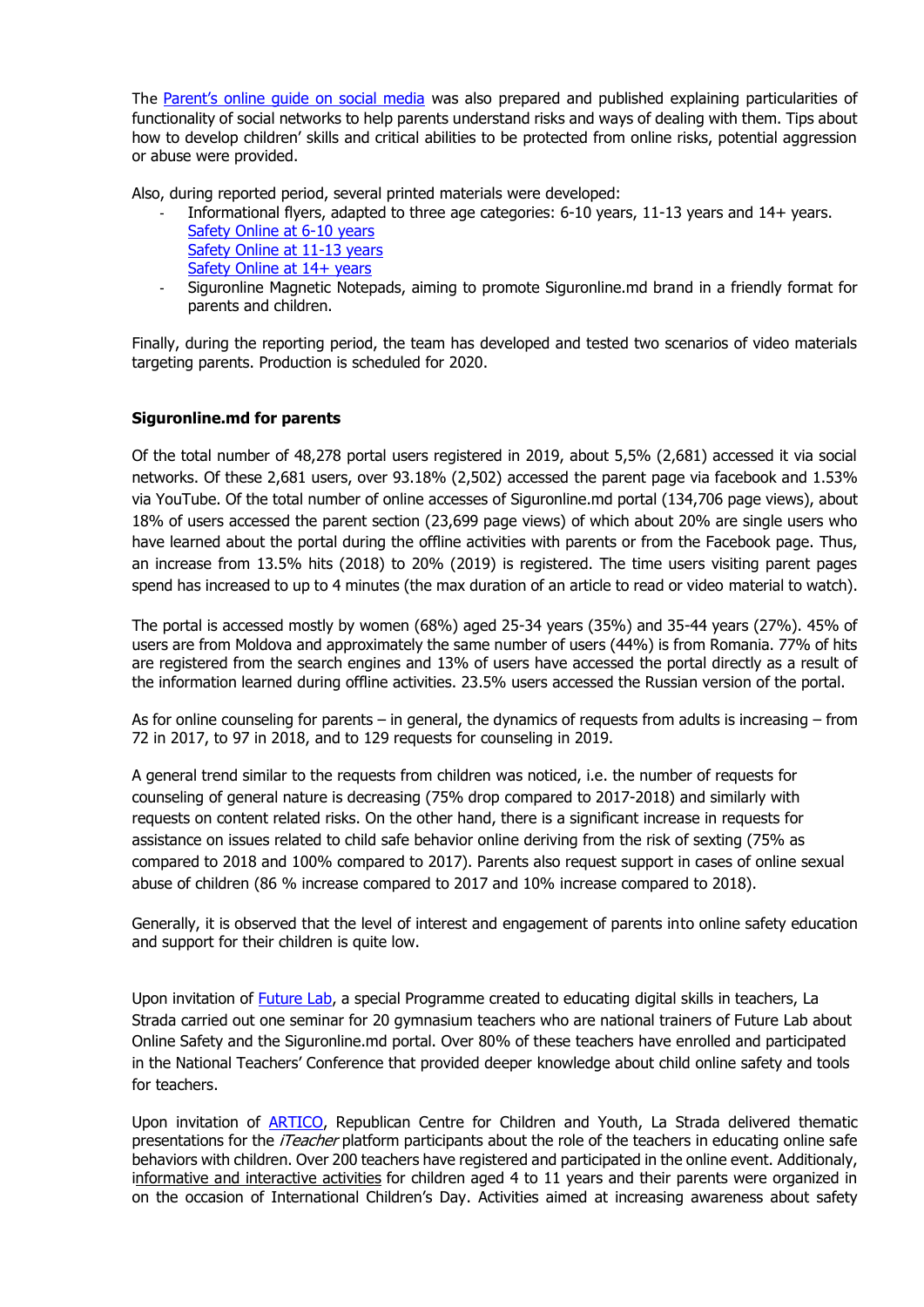online, promoting siguronline.md. Positive and interactive methods were used including knowledge games and contests. Children received siguronline branded bracelets and stickers. The siguronline booth was one of the favorites among other info booths. This format of activities is suitable for other offline activities that could be organized on the occasion of International Child Day or in summer camps.

La Strada experts participated in 4 IFG events organized by Moldcell with the participation of 55 parents**.** Although, initially conceptualized as an informative event for parents, they manifested low interest and events gradually transformed from informative ones about safety online into entertaining events for children about robotics and positive use of technologies. Generally it is observed that the engagement of businesses and other associated stakeholders is still low.

La Strada's focus for **2019 SID campaign** was about the risk of sextortion. This topic has been picked up because it is the most frequent risk adolescents are exposed to and yet the least known to them. The campaign included several communication tools including:

- [a video about a typical case of sextortion,](https://www.youtube.com/watch?time_continue=3&v=FpSPIl_NfDc) inspired from [Child Safeguarding](http://lastrada.md/pic/uploaded/EAC_factsheet_ENG%202018.pdf) Team and which addresses to adolescents. Youngsters were encouraged to seek support in similar cases on the [www.siguronline.md](https://siguronline.md/) platform. The video banner registered 70K views and the video itself - 4,2 K views on La Strada Moldova channels only.
- a [Guide for Parents to Keep Children Safe on Social Media](https://siguronline.md/files/resources/14/ghid_final.pdf) inspired from frequents questions raised by parents also in the idea to help parents help their children who are exposed or are suffering form this form of violence.

[The official press release](http://lastrada.md/eng/articles/on-safer-internet-day-la-strada-launches-a-video-spot-on-sextortion-among-teenager-175) of the campaign was picked up by and reflected in 17 media headlines on national radio, TV and online media channels (ex.: [Agora.md,](https://agora.md/stiri/54163/poate-vrei-sa-ti-vada-mama-pozele--un-spot-contra-santajului-sexual--lansat-de-ziua-sigurantei-online-video) [ea.md,](http://ea.md/oricine-poate-fi-victima-hartuirii-sexuale-cum-prevenim-santajul-in-mediul-online-video/) [diez.md,](http://diez.md/2019/02/05/video-impreuna-pentru-un-internet-mai-bun-la-strada-lanseaza-un-spot-de-prevenire-santajului-sexual-mediul-online/) [stiri.md,](https://stiri.md/article/social/la-strada-lanseaza-un-spot-de-prevenire-a-santajului-sexual-in-mediul-online) [TVR Moldova,](http://tvrmoldova.md/social/impreuna-pentru-un-internet-mai-bun-la-strada-lanseaza-un-spot-video-de-prevenire-a-santajului-sexual-online-in-randul-adolescentilor/) [mamaplus.md,](http://www.mamaplus.md/ro/stiri/de-ziua-internationala-sigurantei-online-se-lanseaza-spotul-video-impreuna-pentru-un-internet?fbclid=IwAR1bkXkkkI8qnc8qBvUZOGft1L60Ano7xgzntGBNcDtHRPqakYmdoEzjrXk) [noi.md,](https://noi.md/md/societate/a-fost-lansat-un-spot-de-prevenire-a-santajului-sexual-in-mediul-online-video?prev=1) [1news.md\)](http://1news.md/social/66077-zapuschen-videorolik-v-celyah-predotvrascheniya-seksualnogo-shantazha-v-onlayn-srede.html) with reference to [siguronline.md](https://siguronline.md/rom/) and the Child Safeguarding Team. At the same time, agora.md and ea.md reported a total of 996 clicks on the video banner (connected to the reporting mechanism of siguronline.md) while diez.md reported-340 clicks.

It was noticed that the media covered the issue rather qualitatively avoiding superficial or hysteric language with no out-of-context messages. La Strada team provided 4 interviews to journalists willing to cover specific aspects of sextortion based on cases dealt by the La Strada Child Safeguarding Team. The La Strada Moldova Facebook account activity during the campaign period (February, 5-12) resulted in over 11, 8K organic impressions.

### **// To ensure accessibility and availability of specialized services to children affected by COSESA //**

The [Safe Reporting Mechanism](https://siguronline.md/rom/educatori/ajutor) (SRM) was created and made available for children, their careers and child protection professionals as a way to get individual help and assistance on issues related to online safety including in situations of danger or risk in an anonymous and friendly environment. All requests are counseled by professionals trained in child welfare who are members of [the Child Safeguarding Team.](http://lastrada.md/pic/uploaded/CST%20factsheet%202nd%20half%20of%202019.docx.pdf)

During 2019, the SRM was integrated into the INTERSECTION Programme activities and tools. Hence, all didactic scenarios for gymnasium classes include an activity (exercise, worksheet, topic of discussion) referring to the Siguronline.md and the SRM. Similarly, agendas of all activities included one session dedicated to the SRM. The ultimate idea is to enable teachers to talk about it and encourage children to seek advice and help using the SRM whenever needed on issues related to online safety.

Resource materials were prepared and shared via Intersection - [online community of teachers for Online](https://www.facebook.com/groups/263462624343218/)  [Safe Zone](https://www.facebook.com/groups/263462624343218/) and [siguronline.md column for teachers](https://siguronline.md/rom/educatori/informatii-si-sfaturi) providing practical tips and guidance for teachers on various aspects ranging from how to talk to children about online abuse to how to deal with a case of online abuse in their school. Examples of such posts can be found here: "Should we conduct lessons about [sexting in a class where there is child whose intimate picture has bee](https://siguronline.md/rom/educatori/informatii-si-sfaturi/ce-facem-intr-o-clasa-in-care-un-copil-a-suferit-de-abuz-sexual-in-mediul-online)n distributed via social networks?".

Interactions with teachers lead to the following important conclusions: COSESA as a phenomena is new to teachers and many do not recognize their role in its prevention; teachers lack clarity in regards to their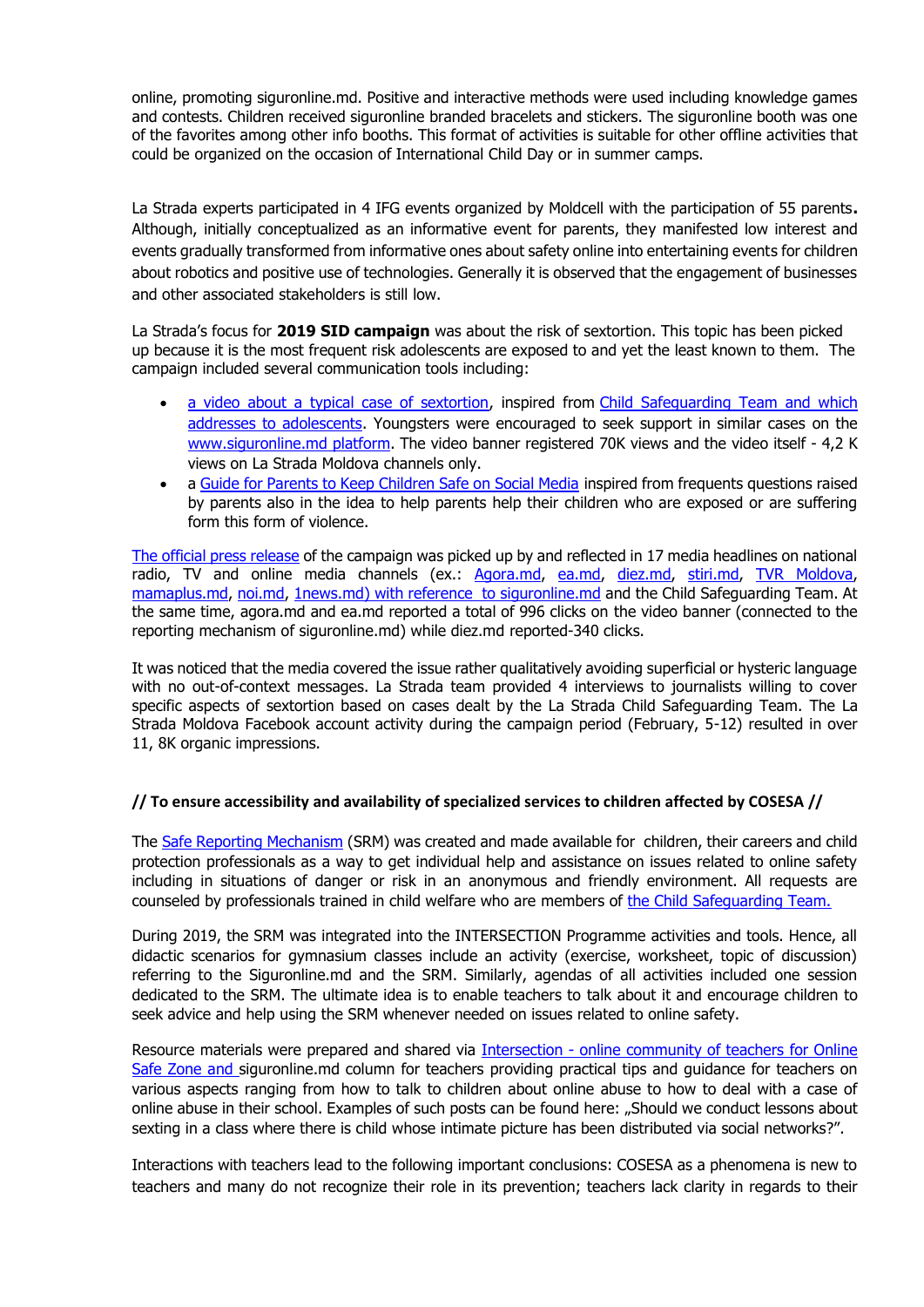mandate in a presumed case of COSESA due to the fact that current SOPs cover other forms of violence against children while missing the particularities of COSESA cases and needs of children who have suffered; Limits of the interventions are also unclear (when they should involve the school administration, police, child protection bodies, etc.), leading to a shift in responsibilities from one actor to another or even a total lack of involvement.

In the fall of 2019, the first two workshops were organized for the staff of Psycho-pedagogical Assistance Services (SAP) from two rayons gathering 35 school psychologists and support teachers. The purpose of these events was to raise awareness about COSESA and encourage vigilance and child-centered interventions in presumed cases. The agenda covered issues such as: signs of online child sexual abuse and how it affects the child, indicators of online sexual abuse that help observe and identify abuses, responses to online sexual abuse cases, safe interventions and the role of the SRM as well as services of the Child Safeguarding Team. Discussions confirmed plenty of stereotypes related to cases of COSESA with these professionals: It is mistakenly considered that (a) children who spend more time online, are more exposed to experiences of online abuses; (b) children are exposed to online abuse because of the lack of adult control and lack of parents' monitoring. Professionals concluded that school psychologists are currently not capable of providing the necessary assistance to children who experienced COSESA. Continuous training is required along with clear instructions and SOPs on interventions in COSESA cases due to confusions regarding their mandate, and cooperation with other actors within and outside the school when it comes to a COSESA case. In addition, SAP specialists consider that the multidisciplinary approach (engaging school, police, social protection) in response to a signaled/presumed case may not be in the best interest of the child, especially when speaking about the first response and intervention. The child may be intimidated by participation of other actors. At the same time, it is not clear if their involvement is mandatory or not.

The [Child Safeguarding Team](http://lastrada.md/pic/uploaded/CST%20factsheet%202nd%20half%20of%202019.docx.pdf) is composed of a lawyer and psychologists whose mission is to make the path of the child throughout criminal court proceedings less traumatic, while securing justice. During 2019, the team provided assistance in 112 cases, of which 86 are new and 26 are ongoing cases, registered in previous years. In the other 29 cases, assistance terminated and cases were closed due to refusal of the beneficiary or refusal to further cooperate with police (5 cases), closure of legal proceedings (10 cases), issuance of irrevocable court decision (8 cases – in in the interest of the child); closure of legal proceedings due to lack of offense (6 cases).

The current workload of the Child Safeguarding Team represents 83 cases. Most of the requests for assistance come from specialized police departments  $-$  human trafficking and cybercrime  $-37$  cases followed by prosecutors and local police – 31 cases; 7 cases were referred from siguronline.md and 11 cases of specialized Helplines.

From the total number of newly assisted cases:

- 33 children victims of sexual abuse including rape (art. 171 CC), sexual intercourse with the person who did not reach age of 16 (art. 174 CC), perverse actions (art. 175 CC);
- 29 children victims of online child sexual exploitation including child pornography (art. 208/1 CC), child trafficking facilitated by ICTs (art. 206 CC).

Most of the new beneficiaries are girls (77 out of 86). The youngest beneficiary is as 7 years old and most beneficiaries are in the age category 14+ (54 children). The majority of children assisted originated form the central zone of the country (58 cases).

The psychologist of the Child Safeguarding Team conducted or assisted in 75 hearings in special conditions or general conditions, prepared 14 psychological reports and provided psychological assistance during criminal and court proceedings – 103 interventions.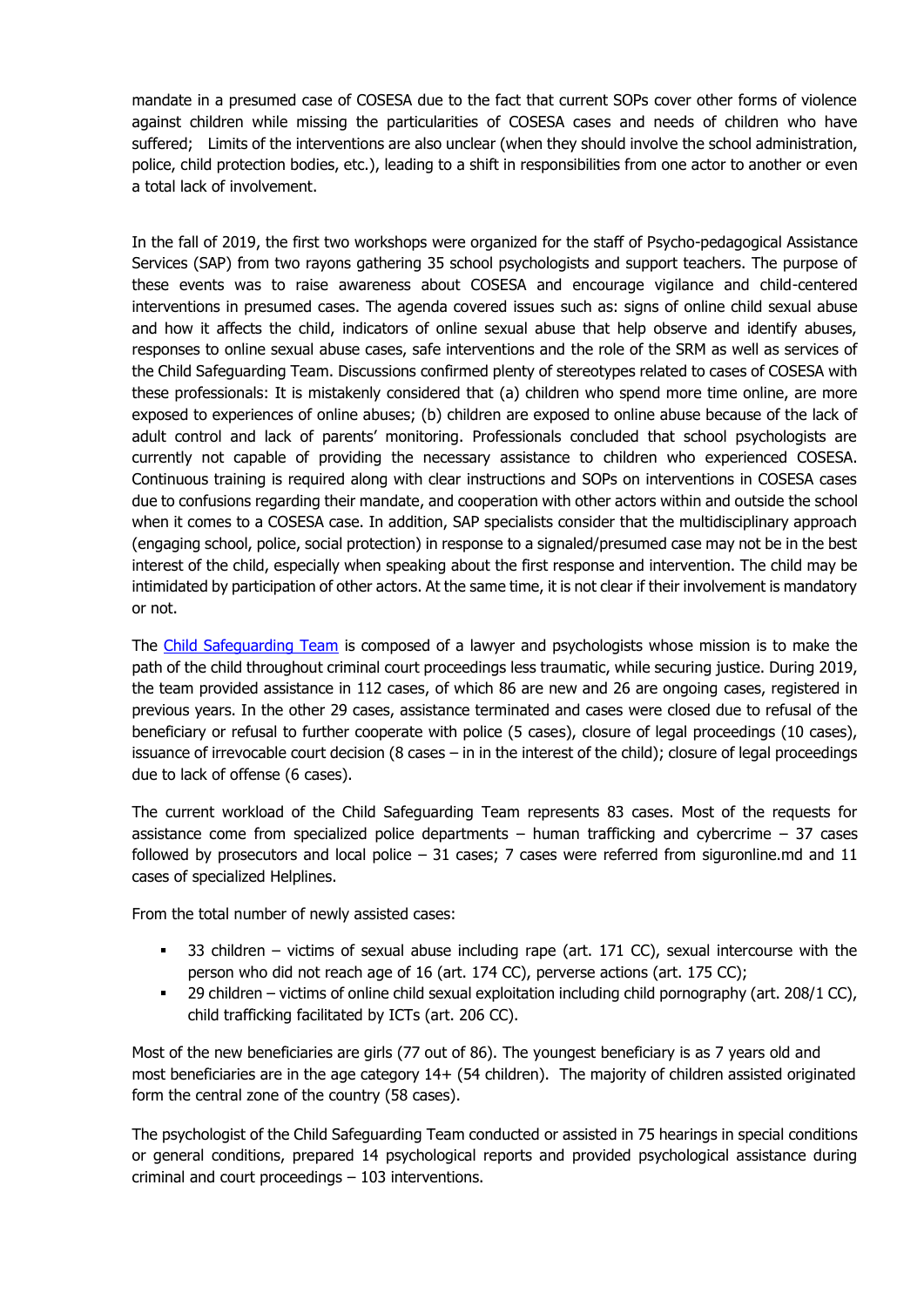The lawyer of the Child Safeguarding Team provided specialized legal assistance in 44 cases (from the total of 86 cases). The workload of the lawyer in 2019 consisted primarily in the assistance of the child during the prosecution stage (184 interventions) following by court proceedings (218 interventions). Legal consultations were also provided in another 37 cases.

Due to the interventions of the Child Safeguarding Team, repeated interviews were avoided in some cases, while in other cases interviews were conducted in specially equipped premises, thus avoiding shaming and blaming questions or attitudes, while ensuring that the child is better prepared and understands the particularities of each legal action she/he is taking part in, all leading to anxiety reduction. Parents of the child were empowered to have an encouraging attitude and avoid blaming the child for what happened. Psychologists were always by the side of the child accompanying them to specialized clinics for free treatment of STDs or other services and shelters. Need for psychological evaluation reports, referral of the child to specialized shelter, application of arrest for perpetrators, compensation of moral damage and other actions were possible due to actions undertaken by the lawyer.

Usually children feel grateful for all support provided and they consider the justice was restorative for most of them when the perpetrator is finally convicted. However, lengthy procedures at both investigation stage or during court examination, make them lose interest and motivation for any further participation. An exception are the cases of sexual intercourse with a minor under 16 years old (174 CC), that usually happens in a relationship where the child considers to be a love one. So, in all these cases, children consider these criminal proceedings against their rights, as they do not consider themselves as victims and don't have any complaints against the abuser.

During 2019, 52 children were referred to various services, primarily shelter, reproductive health/services and therapy.

# **//To contribute to the development of capacities of professionals to effectively respond to the cases of COSESA//**

La Strada has agreed to partner with the National Institute of Justice (NIJ) and International Center for Missing and Exploited Children (ICMEC [https://www.icmec.org/\)](https://mail.lastrada.md/owa/redir.aspx?C=dd826df8c6bb4a0cbed2436e5b31943a&URL=https%3a%2f%2fwww.icmec.org%2f) to organize a Training of Trainers for a group of law enforcement and judiciary. During the year, the team has prepared all necessary materials and inputs and scheduled the ToT for June 2020. The general aim is to support the NIJ to develop and integrate the special course on COSESA into continuous training curricula.

# **//To support the Government of RM in integrating COSESA issues into national child rights protection policies//**

La Strada initiated a mapping and **analysis of national policies documents covering child safety online.** The exercise aims at developing recommendations for improving and strengthening state response to COSESA in line with Convention, Committee of Ministers CM/Rec (2018)7 on Guidelines, in order to respect, protect and fulfill the rights of the child in the digital environment and other international standards. The outcomes of the analysis are expected to aid the decision making process in relationship to the next Child Protection Strategy of the RM that will be launched in fall 2020. The study is expected to be released for public consultation in spring 2020.

La Strada has advocated that the Action Plan of the Government for 2019-2020 includes approbation of the **National Mechanism for the Monitoring of the implementation of the Lanzarote Convention** and improvement of the legal framework that incriminates the crimes related to human trafficking,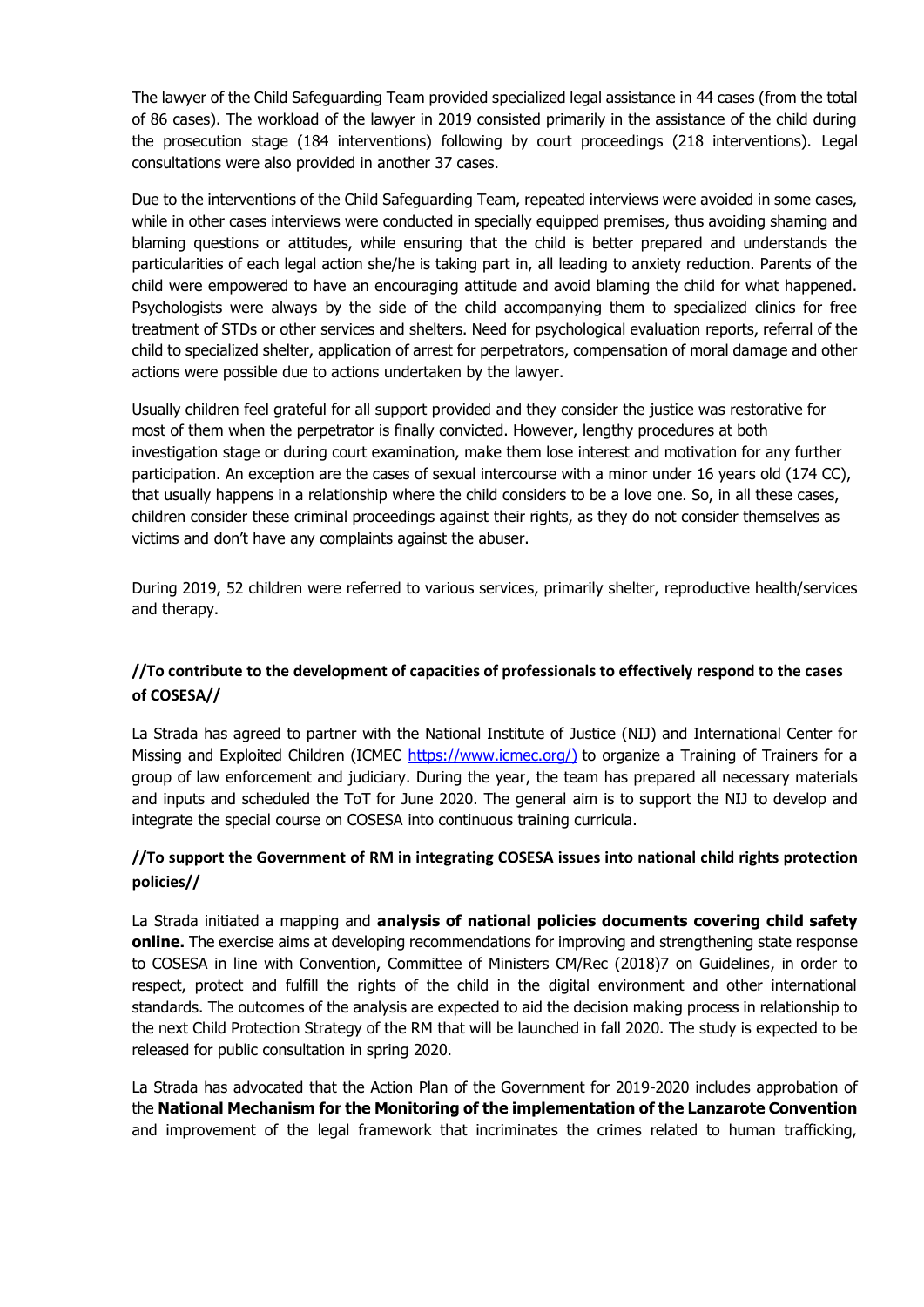according to the international standards. Because of changes of the Government, the final draft of the Action Plan did not include these actions<sup>2</sup>.

On the occasion of the **European Day to Fight Child Sexual Abuse and Exploitation**, La Strada implemented a short advocacy campaign targeting policymakers by announcing a press conference v[ia](http://lastrada.md/rom/articole/exploatarea-sexuala-online-cum-protejam-copiii-de-un-abuz-nerecunoscut-196)  [press release.](http://lastrada.md/rom/articole/exploatarea-sexuala-online-cum-protejam-copiii-de-un-abuz-nerecunoscut-196) The press conference was held jointly with the chief of anti-trafficking and child sexual abuse online Unit from the GPO. Data about COSESA were shared with the public by releasing an [Infographic.](http://lastrada.md/pic/uploaded/Infografic%20COSESA%202019_Eng.pdf) The press conference focused on several key messages: recognizing COSESA as a grave form of abuse against children (equal to physical abuse and violence/contact sexual abuse) and address it correspondingly via field policies; address the threat by streamlining investigations into COSESA correspondingly strengthen professional capacity building of law enforcement and judiciary at all levels; increase resilience of children by strengthening prevention, hence, develop continuous education programs for children about safe and responsible use of internet. Media representatives also distributed the Child Safequarding Team [Factsheet,](http://lastrada.md/pic/uploaded/EAC%20factsheet%20_iunie%20%202019.pdf) and copies of the quide for professionals [\(What is online sexual exploitation of children\)](http://lastrada.md/pic/uploaded/COSESA_%20ghid%20pentru%20profesionisti.pdf?fbclid=IwAR3xAHe6lY6NO49Xo-iGwOdKAsF-kNPQcD6A2_-ckvZTjJlHUBhBGYnSf9o) meant to increase awareness of the media to COSESA particularities. [The notice](https://www.facebook.com/notes/centrul-interna%C8%9Bional-la-strada-moldova/ce-este-exploatarea-sexual%C4%83-online-a-copiilor-ghid-pentru-profesioni%C8%99ti/2431592707114109/) about the guide's content was one of the most popular Facebook posts and generated the highest number of Facebook impressions during the campaign period. The campaign generated 20 media headlines on 8 media channels. The [press](https://www.privesc.eu/arhiva/89239/Conferinta-de-presa-organizata-de-Centrul-International--La-Strada-Moldova--si-Procuratura-pentru-Combaterea-Criminalitatii-Organizate-si-Cauze-Specia)[conference's live](https://www.privesc.eu/arhiva/89239/Conferinta-de-presa-organizata-de-Centrul-International--La-Strada-Moldova--si-Procuratura-pentru-Combaterea-Criminalitatii-Organizate-si-Cauze-Specia)-stream registered over 24K views. As a result, Radio Europa Liberă produced a highly accurate and qualitative [reportage](https://moldova.europalibera.org/a/copiii-internetul-%C5%9Fi-abuzul-sexual-pur-%C5%9Fi-simplu/30306682.html?fbclid=IwAR0vwT7H0rQsg98xc126XBAK73fpKt-jdW5LfQgyfPAwsjLSJodF29q2nXI) with 1,3K organic impressions, 317 interactions on La Strada Facebook account only. The Child Program Director held a [live interview](https://www.facebook.com/PrimaOraOfficial/videos/438554793756166/UzpfSTE3NzA5MjU1OTY1MTQxNjA6MjQzMDU5MTM2Mzg4MDkxMA/) for a morning TV show at Prime TV (2,5 K views) and held a [live TV show](https://www.facebook.com/196969414124846/videos/570724977025687/) at the national tv channel "Moldova 1". La Strada Moldova Facebook account activity during the campaign period (November, 14-18) resulted in over 703, 64K organic impressions and brought 28 new followers.

To increase attention of national authorities to the issue of protection of the rights of children who are victims of crimes, La Strada team has provided separate opinions about **the protection of children victims and witnesses during GRETA evaluation round**. A number of serious bottlenecks in the national response leading to grave violation of international standards that guarantees special protection measures for children victims of THB were highlighted including: confrontation practices; direct contact between the child and the abuser during criminal investigation proceedings; selective interpretation of legal provisions regulating hearing under special conditions generating harmful practices with regard to safety of children aged 14+, including non-application of these provisions, or conducting hearings of the child with the presence of the offender; repeated hearings as an abusive practice where the child is forced to answer the same questions several times during the investigation stage and in the court.

Similarly, La Strada shared its observations and recommendations on issues related to **child-friendly justice for children victims and witnesses of crimes within the Human Rights Dialogue 2019**, organized by EU representatives in Moldova. Special attention was drawn to sexual exploitation and sexual abuse of children. Concerns included lack of specially trained professionals impending adequate assistance focusing on children needs, justice, time and diligence; lack of controlled contact of the victim with defendant enabling the offender to directly contact the child during criminal proceedings; long waiting time after arriving in court prior to the start of the hearing; deficient preparation of the court hearing, often ending with postponing the hearing even after hours of waiting in the court building; inappropriate facilities and infrastructure in courts impeding hearing procedures with due respect to the special rights of children victims/witness of crime leading to child intimidation and increased anxiety.

As representative of the ECPAT Moldova, La Strada participated at several online meetings with local coordinators aiming at planning activities, sharing info about local initiatives and challenges. To increase visibility of COSESA on the regional level, La Strada contributed to an **ECPAT** initiative by developing a ,,CASE STUDY" covering brief about national ECPAT network, data about CSEA in Moldova, example of

**.** 

<sup>&</sup>lt;sup>2</sup> [https://gov.md/sites/default/files/document/attachments/pag\\_2019-2020\\_hg.pdf](https://gov.md/sites/default/files/document/attachments/pag_2019-2020_hg.pdf)